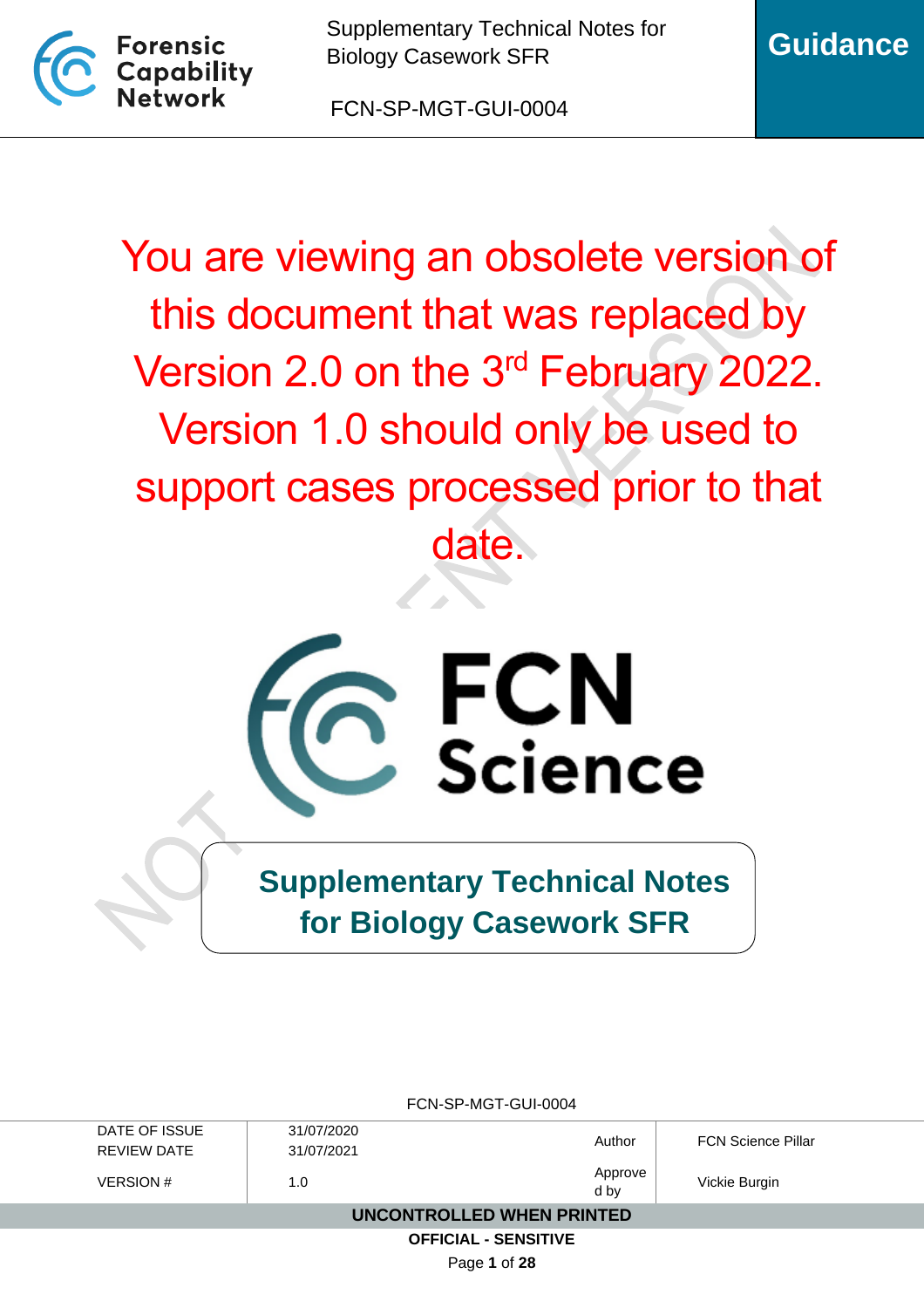

## **Document control**

| <b>Purpose</b>         | This document provides general technical information that is relevant to the<br>reporting of biology/DNA findings via the SFR process. This set of agreed,<br>supplementary notes allows the SFR to be concise, whilst referencing<br>further guidance about the methods used and their interpretation, in support<br>the case management process. |
|------------------------|----------------------------------------------------------------------------------------------------------------------------------------------------------------------------------------------------------------------------------------------------------------------------------------------------------------------------------------------------|
| <b>Document title</b>  | Supplementary Technical Notes for Biology Casework SFR                                                                                                                                                                                                                                                                                             |
| <b>Document status</b> | Active                                                                                                                                                                                                                                                                                                                                             |
| <b>Version</b>         | 1.0                                                                                                                                                                                                                                                                                                                                                |
| <b>Issue date</b>      | 31/07/2020                                                                                                                                                                                                                                                                                                                                         |
| Owner                  | Vickie Burgin                                                                                                                                                                                                                                                                                                                                      |

# **Update history**

| <b>Ver</b> | <b>Issue date</b> | <b>Reason for issue</b>                       | <b>Updated by</b>         |
|------------|-------------------|-----------------------------------------------|---------------------------|
|            | 31/07/2020        | To supplement the SFR process for biology/DNA | <b>FCN Science Pillar</b> |
|            |                   |                                               |                           |
|            |                   |                                               |                           |
|            |                   |                                               |                           |



FCN-SP-MGT-GUI-0004

Supplementary Technical Notes for Biology Casework SFR

| DATE OF ISSUE               | 31/07/2020 | Authorised<br>by | Vickie Burgin |  |  |
|-----------------------------|------------|------------------|---------------|--|--|
| <b>VERSION #</b>            | 1.0        |                  |               |  |  |
| UNCONTROLLED WHEN PRINTED   |            |                  |               |  |  |
| <b>OFFICIAL - SENSITIVE</b> |            |                  |               |  |  |

Page **2** of **28**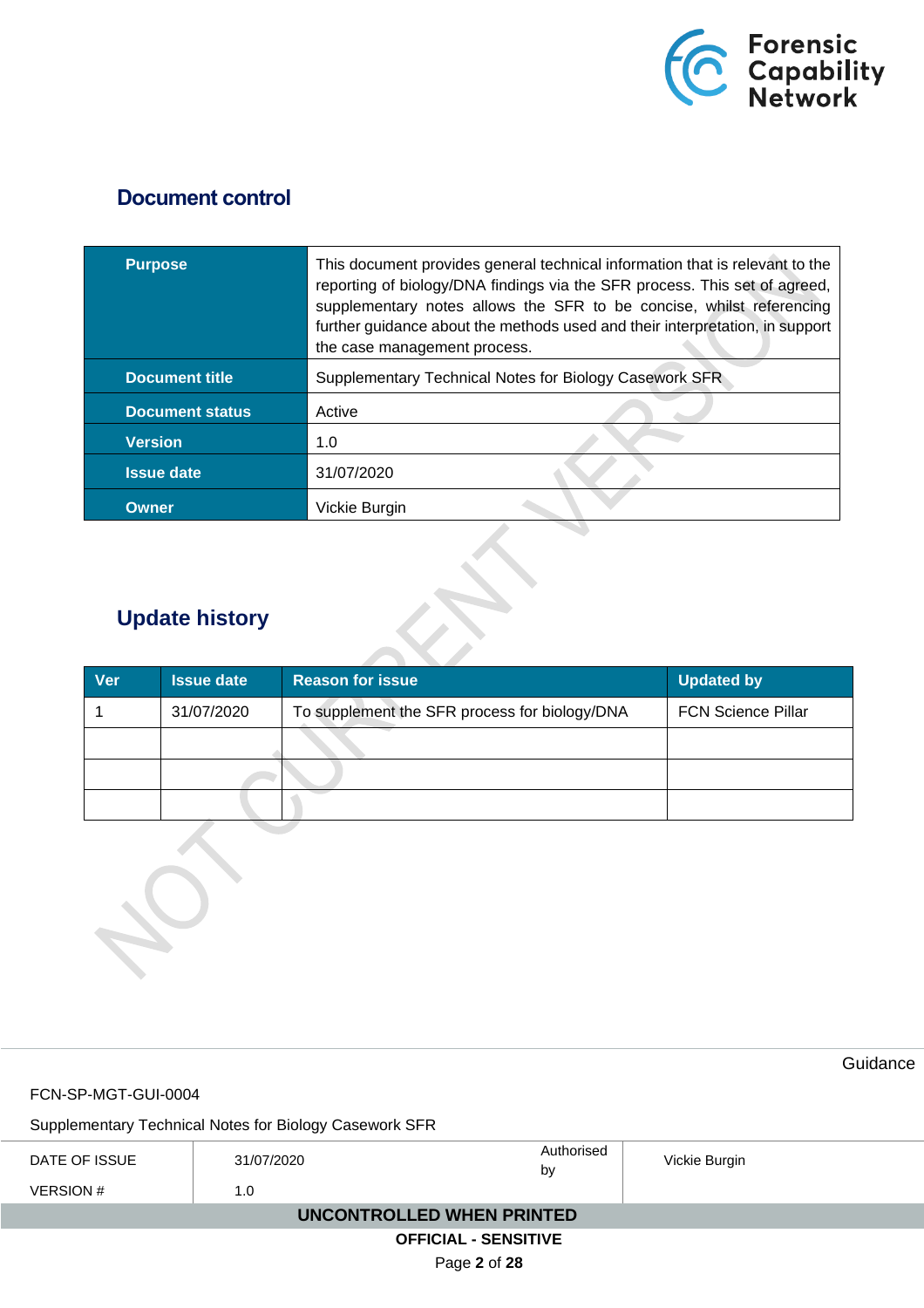

# **Contents**

| $\mathbf 1$ . |  |
|---------------|--|
| 1.1.          |  |
| 2.            |  |
| 2.1.          |  |
| 2.2.          |  |
| 2.3.          |  |
| 2.4.          |  |
| 2.5.          |  |
| 2.6.          |  |
| 2.7.          |  |
| 2.8.          |  |
| 2.9.          |  |
|               |  |
|               |  |
|               |  |
| 3.            |  |
| 3.1.          |  |
| 3.2.          |  |
| 3.3.          |  |
| 3.4.          |  |
| 4.            |  |
| 4.1.          |  |
| 4.2.          |  |
|               |  |
| 4.4.          |  |
| 4.5.          |  |

Guidance

FCN-SP-MGT-GUI-0004

Supplementary Technical Notes for Biology Casework SFR

| DATE OF ISSUE               | 31/07/2020 | Authorised<br>by | Vickie Burgin |  |  |
|-----------------------------|------------|------------------|---------------|--|--|
| <b>VERSION#</b>             | 1.0        |                  |               |  |  |
| UNCONTROLLED WHEN PRINTED   |            |                  |               |  |  |
| <b>OFFICIAL - SENSITIVE</b> |            |                  |               |  |  |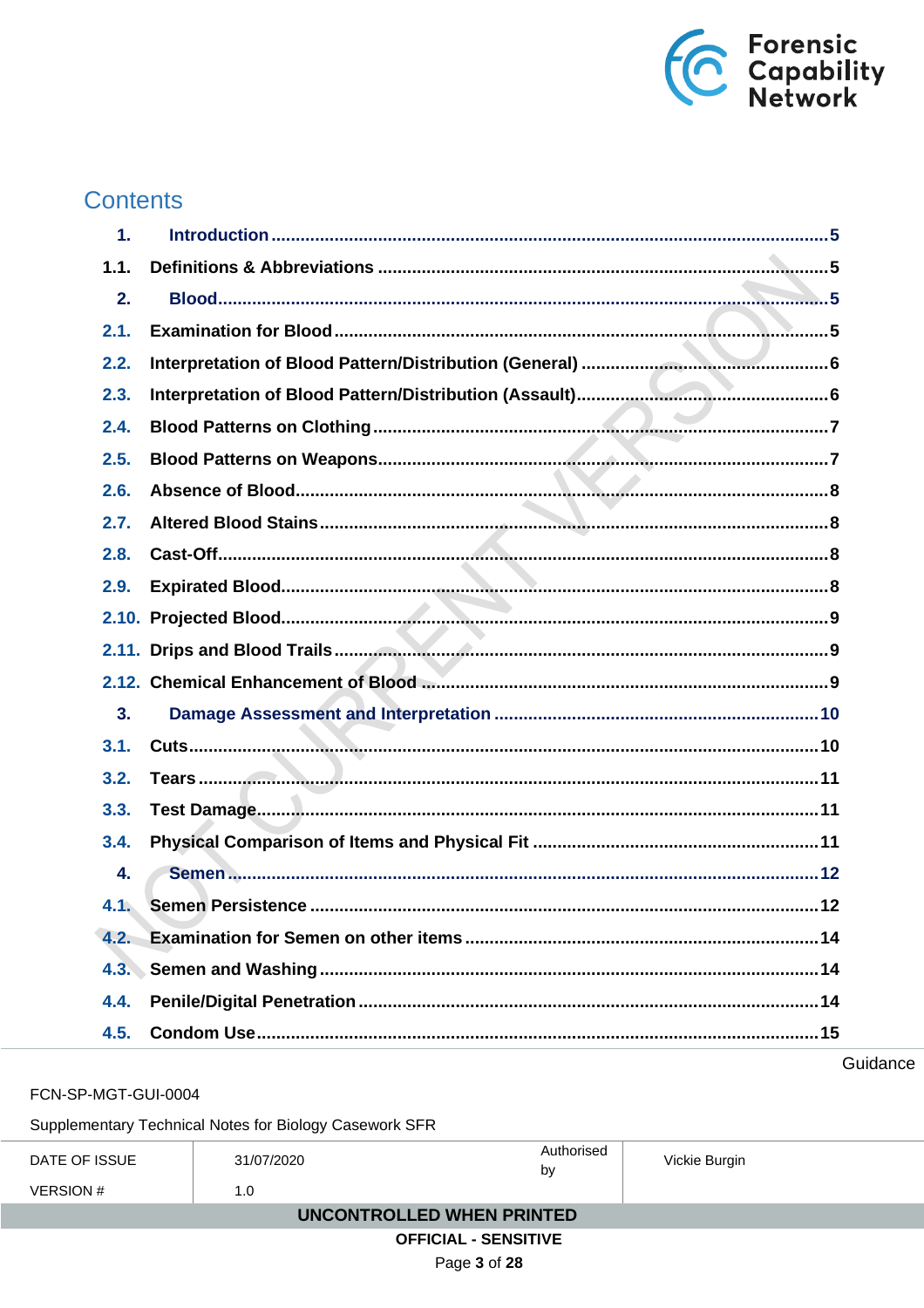

| 5.   |                                                                                      |  |
|------|--------------------------------------------------------------------------------------|--|
| 5.1. |                                                                                      |  |
| 5.2. |                                                                                      |  |
| 5.3. |                                                                                      |  |
| 6.   |                                                                                      |  |
| 7.   |                                                                                      |  |
| 8.   |                                                                                      |  |
| 8.1. |                                                                                      |  |
| 9.   |                                                                                      |  |
| 10.  |                                                                                      |  |
|      |                                                                                      |  |
|      |                                                                                      |  |
|      |                                                                                      |  |
|      |                                                                                      |  |
|      |                                                                                      |  |
|      |                                                                                      |  |
|      |                                                                                      |  |
|      | 10.8. Issues arising from the use of different STR kits in forensic investigations23 |  |
| 11.  |                                                                                      |  |
| 12.  |                                                                                      |  |
| 13.  |                                                                                      |  |
|      |                                                                                      |  |
|      |                                                                                      |  |
|      |                                                                                      |  |
| 14.  |                                                                                      |  |

FCN-SP-MGT-GUI-0004

Supplementary Technical Notes for Biology Casework SFR

| DATE OF ISSUE<br><b>VERSION #</b> | 31/07/2020<br>1.0 | Authorised<br>b٧ | Vickie Burgin |  |
|-----------------------------------|-------------------|------------------|---------------|--|
| UNCONTROLLED WHEN PRINTED         |                   |                  |               |  |
| <b>OFFICIAL - SENSITIVE</b>       |                   |                  |               |  |

Page 4 of 28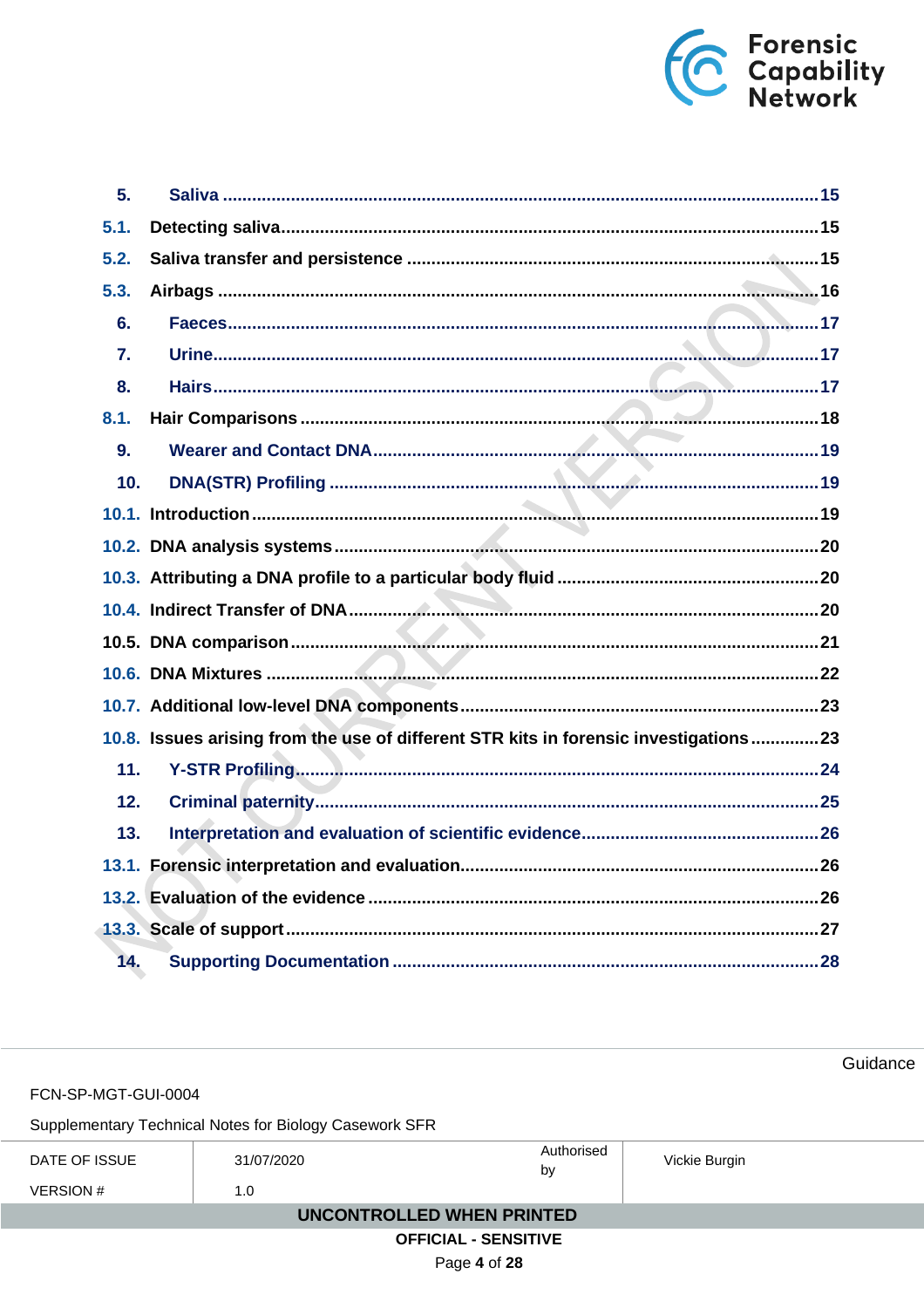

## <span id="page-4-0"></span>**1. Introduction**

These guidance notes are intended to be used to supplement the production of an MG22 (SFR) form, such that the forensic result can be reported in the most clear and succinct way. The relevant version and section(s) of these supplementary notes should be quoted within the MG22 document produced by the Forensic Service Provider.

| Abbr.        | <b>Meaning</b>                          |
|--------------|-----------------------------------------|
| <b>LCV</b>   | Leuco Crystal Violet                    |
| <b>DNA</b>   | Deoxyribonucleic Acid                   |
| <b>SFR</b>   | <b>Streamlined Forensic Reporting</b>   |
| <b>NDNAD</b> | <b>National DNA Database</b>            |
| AP           | <b>Acid Phosphatase</b>                 |
| <b>STR</b>   | Short tandem repeat                     |
| Shall        | indicates a requirement                 |
| Should       | indicates a recommendation              |
| May          | indicates a permission                  |
| Can          | indicates a possibility or a capability |

## <span id="page-4-1"></span>**1.1. Definitions & Abbreviations**

## <span id="page-4-2"></span>**2. Blood**

## <span id="page-4-3"></span>**2.1. Examination for Blood**

Searching for blood typically involves the combination of careful visual inspection aided by oblique lighting, low power microscopy, and a chemical screening test (presumptive test).

Bloodstains are usually red-brown in colour, however this can depend on the colour of the surface on which they are deposited and the conditions to which they have been subjected.

|                                  |                                                        |                  |               | Guidance |
|----------------------------------|--------------------------------------------------------|------------------|---------------|----------|
| FCN-SP-MGT-GUI-0004              |                                                        |                  |               |          |
|                                  | Supplementary Technical Notes for Biology Casework SFR |                  |               |          |
| DATE OF ISSUE                    | 31/07/2020                                             | Authorised<br>by | Vickie Burgin |          |
| <b>VERSION #</b>                 | 1.0                                                    |                  |               |          |
| <b>UNCONTROLLED WHEN PRINTED</b> |                                                        |                  |               |          |
| <b>OFFICIAL - SENSITIVE</b>      |                                                        |                  |               |          |
|                                  |                                                        | Page 5 of 28     |               |          |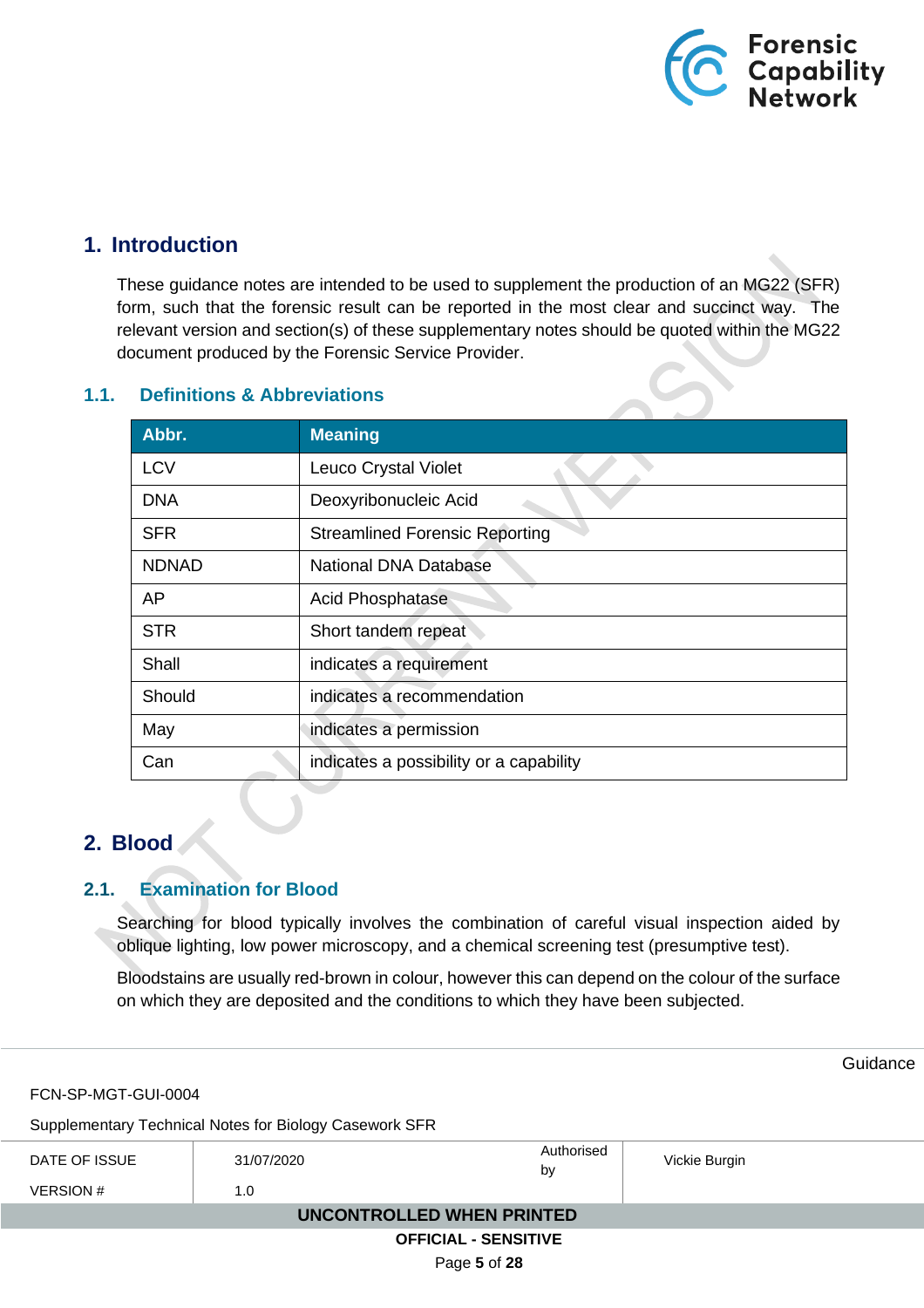

Likely bloodstains are tested using a chemical presumptive test for blood. If the stain contains blood then a colour change of the chemical reagent is observed. Therefore, if a visible red-brown stain that has the appearance of blood gives a positive reaction to a presumptive test for blood, the stain is identified as blood.

## <span id="page-5-0"></span>**2.2. Interpretation of Blood Pattern/Distribution (General)**

When a person is bleeding, their blood may be transferred onto nearby surfaces. This can occur by a number of different methods, involving either direct contact or airborne transmission. The nature and distribution of the resultant bloodstain(s) on an item can help in evaluating how the blood staining came to be deposited onto the surface.

Direct contact with a source of wet blood will result in a contact bloodstain or smear, whereas, spots of blood usually indicate airborne transfer. Small spots of blood may be produced in a number of ways including from an impact into wet blood. Small spots of blood can also be seen when blood is expirated from the airways such as the mouth or nose.

The amount and distribution of blood transferred will depend upon factors such as the nature and duration of the contact, the proximity of the people/objects involved, the amount of blood that was shed at the time of the assault and the amount of force applied.

## <span id="page-5-1"></span>**2.3. Interpretation of Blood Pattern/Distribution (Assault)**

During the course of a physical assault, if a person sustains an injury that bleeds, blood may be transferred onto the clothing of those involved, onto surrounding surfaces and onto any weapon(s) used. The appearance of a bloodstain and the distribution of groups of bloodstains may be used to ascertain how an item became blood stained.

When items stained with wet blood come into contact with other items a contact bloodstain results. If there is movement at the time of contact or whilst the blood is still wet then the resultant stain will be present in the form of a smear.

Large blood spots / drips of blood are formed due to blood falling freely under their own weight whereas smaller spots are formed where energy has broken up the blood and dispersed it as small airborne blood drops of varying size, for example, when an object strikes a surface wet with blood, when blood is expirated from a bloody nose or mouth, or when blood drips onto a surface already wet with blood. So when force is applied to wet blood, for example, if an injured area is repeatedly struck by a weapon or by punching or kicking, it is separated into small airborne drops which are dispersed away from their source and land on any items that lie in their path. The blood spots formed by an object striking liquid blood are also known as impact spatter. The

**Guidance** FCN-SP-MGT-GUI-0004 Supplementary Technical Notes for Biology Casework SFR DATE OF ISSUE 31/07/2020 **Authorised**<br>by Vickie Burgin  $VERSION #$  1.0  **UNCONTROLLED WHEN PRINTED OFFICIAL - SENSITIVE** Page **6** of **28**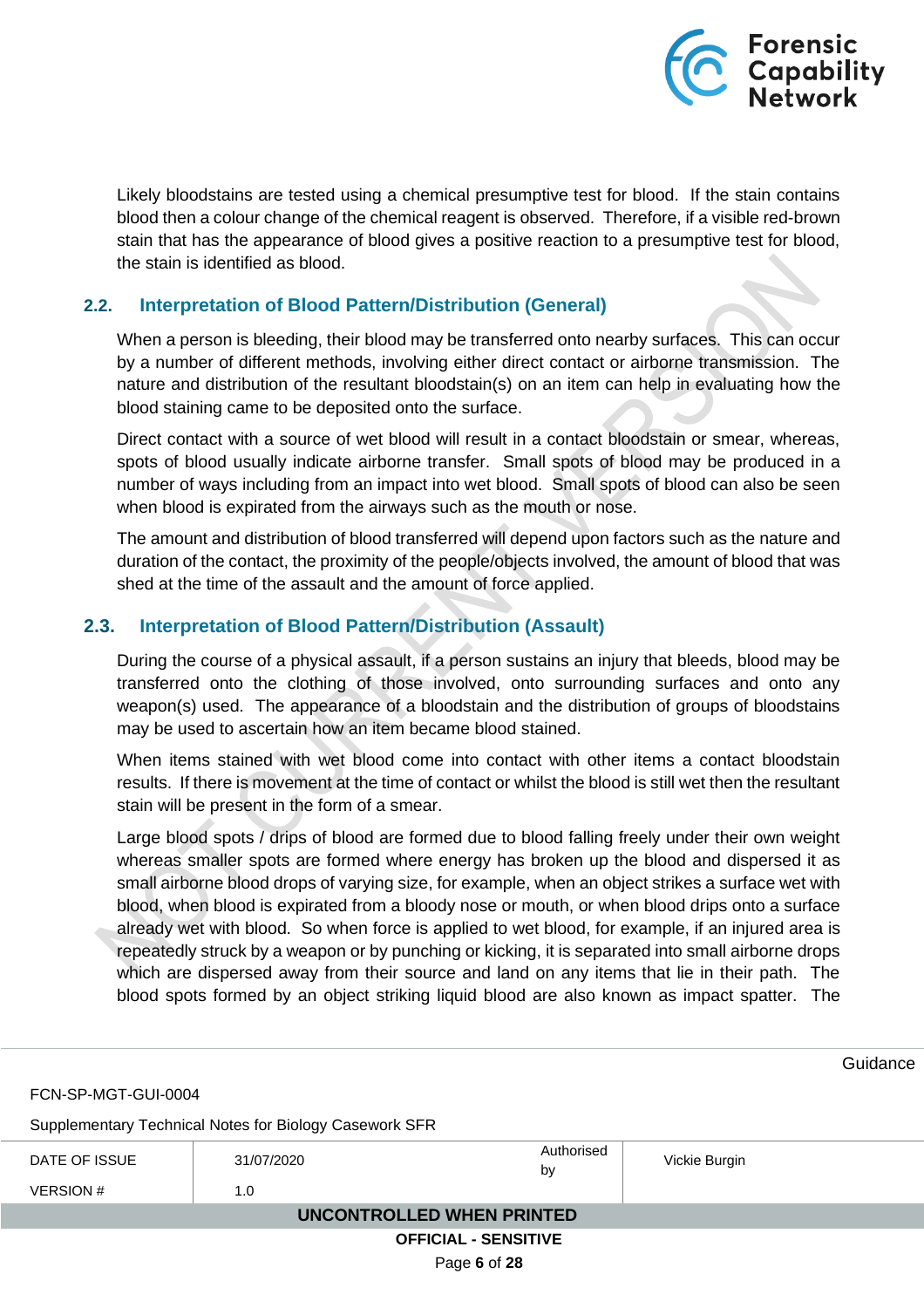

shape of the spots may be used to determine the approximate area from which they had originated.

The amount and distribution of blood transferred will depend upon such factors as the nature and duration of the contact, the proximity of the people/objects involved, the number of parties involved in the incident, the availability of any blood to transfer and the degree of force applied.

### <span id="page-6-0"></span>**2.4. Blood Patterns on Clothing**

Kicking into an area wet with blood may produce a bloodstain pattern on the shoes and lower legs of the trousers of the kicker which may consist of contact bloodstains with associated airborne bloodstains radiating from the contact bloodstains. If kicks occur into areas that are not blood stained, blood may still be transferred but not in any particular pattern or it may be that no blood is transferred.

Punching into an area wet with blood may produce a bloodstain pattern on the sleeves and chest of upper garments. This consists of contact bloodstains around the cuff area (for long-sleeved garments) with associated airborne bloodstains radiating from the contact bloodstain(s). If punches occur into areas that are not blood stained, blood may still be transferred but not in any particular pattern or it may be that no blood is transferred.

In some cases the forensic scientist may deem such bloodstain patterns to be indicative of the action causing the blood pattern observed (such that there may be few other ways in which the pattern observed could have been caused); It should be noted however, that such patterns are not commonly deposited onto assailant's clothing during a punching or kicking assault, particularly in cases where there has not been repeated punching or kicking into an already wet bloodstained surface(s).

### <span id="page-6-1"></span>**2.5. Blood Patterns on Weapons**

If a weapon, such as a baseball bat, had been used to strike a surface heavily stained with wet blood, contact bloodstaining and possibly blood spots radiating away from the contact bloodstain on the surfaces of the weapon may result. However, if the weapon struck a surface which is not bloodstained at the time then it is possible that no blood would transfer onto its surfaces. If the weapon is repeatedly used to strike into wet blood then this can give rise to further types of bloodstains which are caused when a weapon that is heavily wet with blood is swung and strikes a surface (e.g. percussive staining).

When a weapon such as a knife is used to injure an individual then blood is sometimes seen on the blade in a smeared pattern which, depending on certain factors such as the area injured on the body (and whether this is through clothing), may include fatty deposits, skin and/or hair;

FCN-SP-MGT-GUI-0004

Supplementary Technical Notes for Biology Casework SFR

| DATE OF ISSUE<br>VERSION #  | 31/07/2020<br>1.0 | Authorised<br>by | Vickie Burgin |  |  |
|-----------------------------|-------------------|------------------|---------------|--|--|
|                             |                   |                  |               |  |  |
| UNCONTROLLED WHEN PRINTED   |                   |                  |               |  |  |
| <b>OFFICIAL - SENSITIVE</b> |                   |                  |               |  |  |

Page **7** of **28**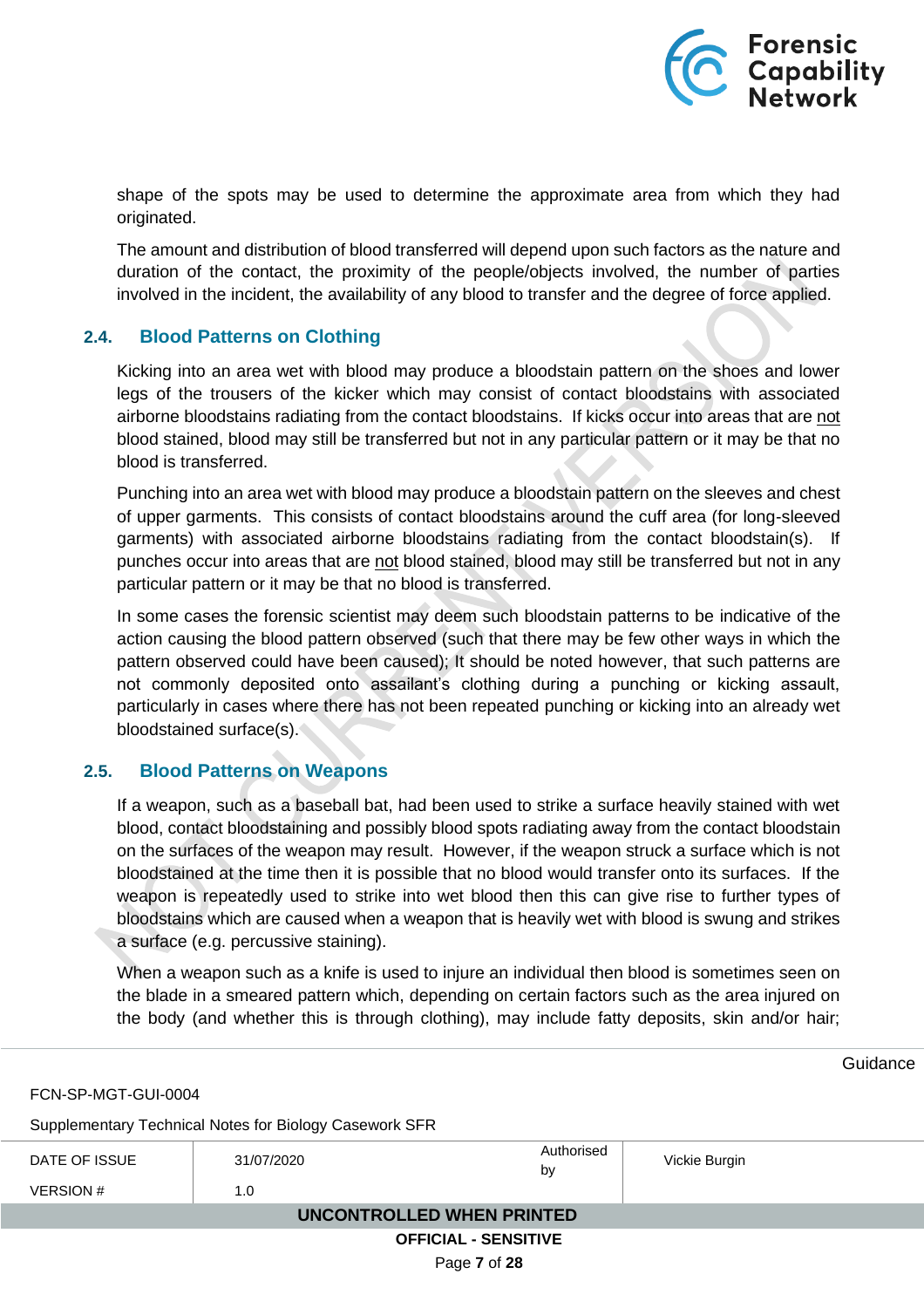Forensic<br>Capability<br>Network

although this is not always the case and depending on the circumstances of its use and what happens to the knife afterwards, there could be little or no visible blood on the blade.

## <span id="page-7-0"></span>**2.6. Absence of Blood**

It is possible for someone to be the perpetrator of a physical assault and for no blood to transfer to them or their clothing. This could be because the attack took place at a time when there was no blood available for transfer (for example the injuries started to bleed after the assailant left, or the blood was absorbed by the injured party's clothing preventing a transfer) or the attack took place to areas that were not blood stained (for example the victim was kicked about the body when it was a head injury that was bleeding).

### <span id="page-7-1"></span>**2.7. Altered Blood Stains**

Blood may undergo a change prior to forming a pattern which can affect its appearance, for example it may clot or become mixed with other body fluids such as saliva or urine. It may also become mixed with other non body fluids or attempts may be made to clean the blood by washing or wiping.

#### <span id="page-7-2"></span>**2.8. Cast-Off**

Small airborne drops of blood can be produced if a wet blood stained object is moved, for example when a weapon that is wet with blood is swung. The blood is caused to leave the object due to its motion and this can produce a linear series of blood spots on the surface(s) on which they land. Blood staining of this type is referred to as cast-off blood staining.

### <span id="page-7-3"></span>**2.9. Expirated Blood**

Blood can be propelled from in or around the openings of the airway, for example, by coughing, sneezing or wheezing. The resulting pattern generally consists of a number of spots of blood of varying size some of which may be directional and some may have air bubbles present. The blood may also become mixed with other body fluids such as saliva or lung surfactant and can have a dilute or 'stringy' appearance. However, the absence of air bubbles, dilution or any stringy appearance does not necessarily indicate that a blood pattern is not expirated blood and the pattern produced is dependent on the amount of blood available for transfer and the degree of exhaling force applied.

**Guidance** FCN-SP-MGT-GUI-0004 Supplementary Technical Notes for Biology Casework SFR DATE OF ISSUE 31/07/2020<br>by Vickie Burgin  $VERSION #$  1.0  **UNCONTROLLED WHEN PRINTED OFFICIAL - SENSITIVE** Page **8** of **28**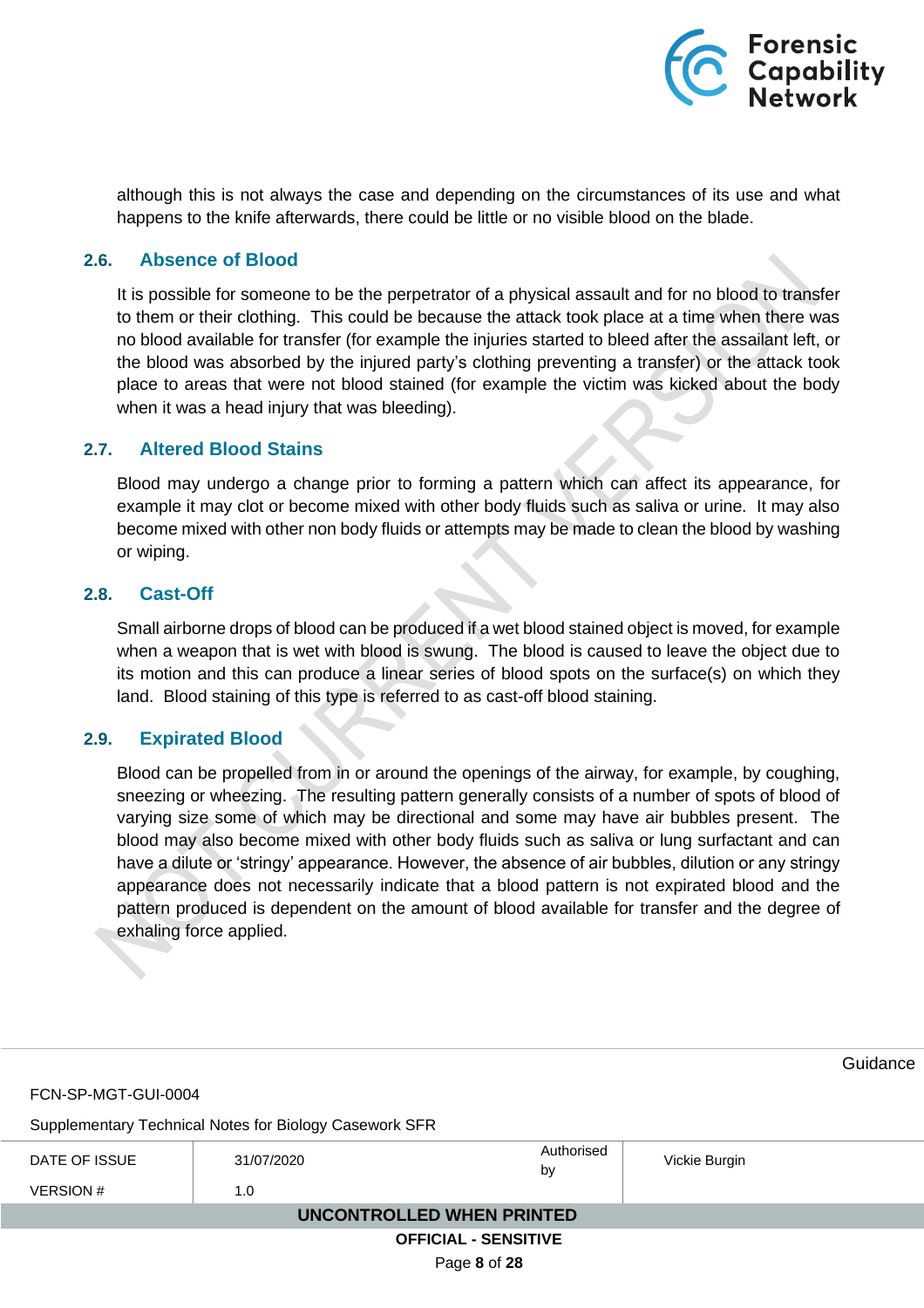

### <span id="page-8-0"></span>**2.10. Projected Blood**

Blood can be projected from severed arteries and veins, often with some force, and can be deposited on nearby surfaces such as walls and clothing. This can result in the formation of a projected pattern of blood.

If an individual receives an injury that breaches an arterial or venous blood vessel, patterns of bloodstains can arise which are indicative of that type of injury. This may involve large volumes of blood being ejected with some force and can be referred to as a projected pattern. Dependent upon whether the injured person is moving at the time of bleeding, projected patterns can arise which appear as circular bloodstains, in-line or in a zigzag or wave pattern. Projected patterns occur as a result of the blood being forced out of the breached vessel under intermittent pressure reflecting the injured person's heartbeat.

### <span id="page-8-1"></span>**2.11. Drips and Blood Trails**

When blood falls onto a surface due to gravity alone, a large spot of blood (a drip stain) is formed. If the source of blood is moving, a drip trail is formed. If the source of blood is stationary, then several drops of blood will fall in one place. This can result in a pooling of blood and secondary spatter (small drops of blood being ejected away from the area of the drips).

### <span id="page-8-2"></span>**2.12. Chemical Enhancement of Blood**

Chemical reagents such as Luminol and BlueStar can be used to detect the presence of nonvisible blood staining. These are presumptive tests; the reagent is applied as a spray which reacts with blood to produce a blue-green glow that can be seen in darkened environments. Luminol and BlueStar are extremely sensitive and can detect very small amounts of blood that are not visible to the naked eye, or blood that has been diluted. A positive reaction obtained from an area where no visible blood staining is present indicates, but does not confirm, the presence of blood. Additional chemical testing can therefore be conducted in an attempt to further investigate the possible presence of blood. Following Luminol examination, items present a health and safety risk which should be considered before any defence examination or return to owner. Items should not be re-opened unless under laboratory conditions, and should undergo professional cleaning or be disposed of appropriately. Safety Data Sheets and further advice can be provided if required.

Hydrogen Peroxide can also be used for the detection of very small or non-visible bloodstains, and enhancement of visible blood staining on dark items. The chemical reagent, used as a presumptive test, is applied as a spray which reacts with blood to produce a visible white reaction. The area can be further tested using other chemical screening tests for blood and/or DNA analysis.

FCN-SP-MGT-GUI-0004

Supplementary Technical Notes for Biology Casework SFR

| DATE OF ISSUE               | 31/07/2020 | Authorised<br>by | Vickie Burgin |  |  |
|-----------------------------|------------|------------------|---------------|--|--|
| VERSION #                   | 1.0        |                  |               |  |  |
| UNCONTROLLED WHEN PRINTED   |            |                  |               |  |  |
| <b>OFFICIAL - SENSITIVE</b> |            |                  |               |  |  |

Page **9** of **28**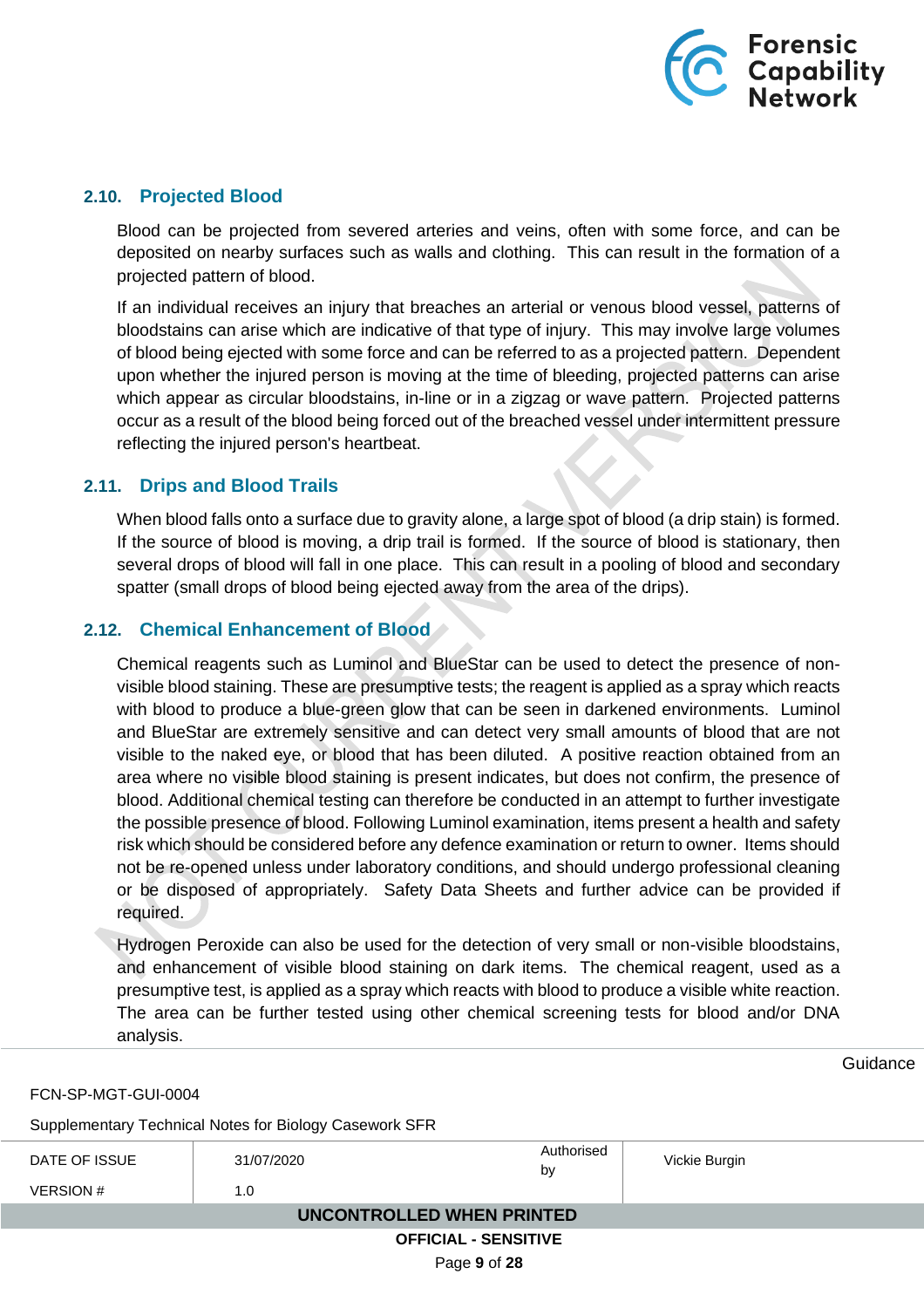

Leuco Crystal Violet ('LCV') is also used to enhance marks in blood and other areas of blood staining, including instances where a clean up has been attempted. LCV reacts with the blood producing a purple/violet colour, improving the visualisation of blood on many surfaces. LCV can be especially useful for resolving fine details. An LCV positive reaction obtained from an area where no visible blood staining is present indicates, but does not confirm, the presence of blood.

The presumptive tests are not specific tests for human blood and will give positive results with animal blood. Further immunological tests and/or mitochondrial DNA can be used to identify species, if required.

## <span id="page-9-0"></span>**3. Damage Assessment and Interpretation**

Areas of evidential textile damage are examined visually and using a low power microscope to observe the characteristics of the damage, such as dimensions, shape and appearance as well as to observe the fibre ends at the damaged site. This detailed examination aids in determining whether the damage present has been caused by a ripping or tearing action or by a cutting action from a sharp implement such as a knife. The appearance of the damage may also indicate whether it is 'recent'. The term 'recency' does not designate a time period, but rather, it indicates that the damaged item has not been washed or worn extensively since the damage occurred.

It should be noted that in some cases, where there is heavy blood staining associated with the area of damage, this may obscure any characteristic features at the edges or margins of the damage and may also alter the dimensions of the damage feature, particularly once the blood has dried.

### <span id="page-9-1"></span>**3.1. Cuts**

Cuts to clothing may be broadly categorised into stab cuts, slash cuts or scissor cuts. Stab cuts are penetration of the clothing by a cutting implement in a thrusting manner. Slash cuts are cuts produced in a sweeping or slashing manner and may not involve penetration. An area of damage caused by a blunt implement being thrust into and penetrating a garment can be referred to as puncture damage.

In assessing fabric damage, many variables need to be taken into consideration. The process of stabbing can be a very dynamic situation, as individuals will generally move in response to avoid being stabbed. As such, clothing may become bunched and folded during the entry and exit of a weapon, such as a knife. This can affect the overall shape and dimensions of the area of damage, such that it may not reflect the true size or shape of the blade of the implement.

All of these factors need to be considered when assessing and interpreting damage evidence, and in forming conclusions as to the size and shape of the implement used. Furthermore, these

Guidance

#### FCN-SP-MGT-GUI-0004

Supplementary Technical Notes for Biology Casework SFR

| DATE OF ISSUE               | 31/07/2020 | Authorised<br>by | Vickie Burgin |  |
|-----------------------------|------------|------------------|---------------|--|
| VERSION #                   | 1.0        |                  |               |  |
| UNCONTROLLED WHEN PRINTED   |            |                  |               |  |
| <b>OFFICIAL - SENSITIVE</b> |            |                  |               |  |

Page **10** of **28**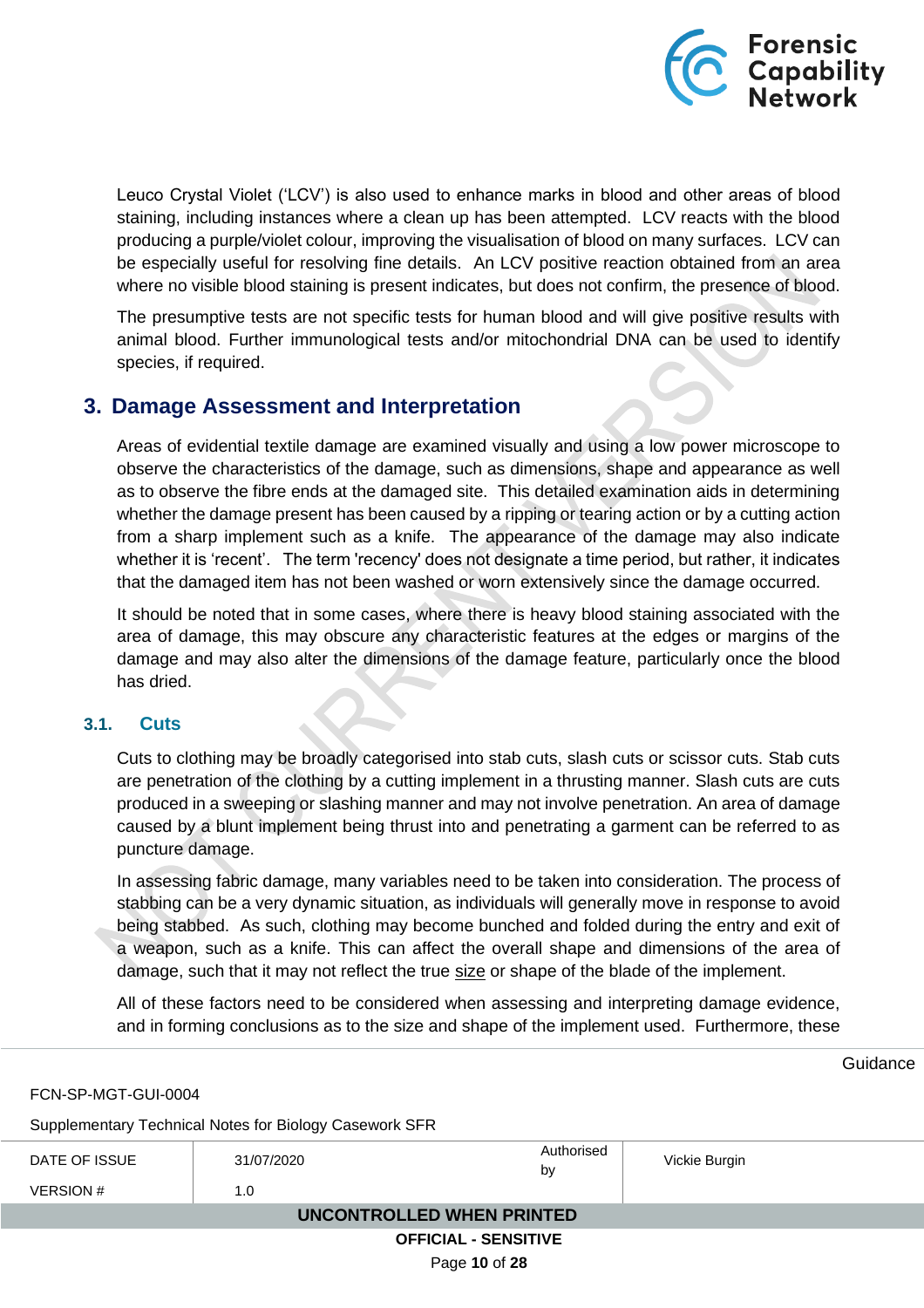

findings may need to be considered in conjunction with injury interpretation provided by a pathologist or other medical specialist.

#### <span id="page-10-0"></span>**3.2. Tears**

Tearing actions will tend to cause distortion and fraying of fabric and can be distinguished from cut or slash damage, which normally displays straight or more uniform edges.

The process of tearing an item of clothing can be a very dynamic situation, particularly if the individual is not wearing the item in the correct orientation at the time of the incident and/or the individual wearing the item is involved in a struggle. This can result in damage being present in areas or locations that might not normally become exposed and/or damaged. Due to the movement of the individuals concerned, it can often be difficult to reliably assess the level of force required to create a particular damage feature.

All of these factors, as well as the general condition of the item and how likely it is to display damage, need to be considered when assessing and interpreting damage evidence.

NOTE: Other types of damage, in addition to cuts and tears, are encountered more rarely in forensic casework including abrasion damage, thermal damage, chemical damage and environmental damage. Where these are encountered, they will be described in more detail within the content of the MG22 report.

#### <span id="page-10-1"></span>**3.3. Test Damage**

In an attempt to assess whether a particular implement could produce the textile damage observed on an item, an implement of interest (or other, similar implements) can be used to produce areas of test damage on the item in question or on items of similar construction. The areas of test damage are examined in detail and then compared with the characteristics of the evidential damage. It is also possible to create 'test tears' to a garment, with a view to addressing whether or not the evidential damage could have been caused in the manner alleged.

### <span id="page-10-2"></span>**3.4. Physical Comparison of Items and Physical Fit**

When an item is broken, cut, torn or otherwise separated into two or more pieces, there will be, in many instances, a unique characteristic profile formed between the opposing surfaces of each of the pieces of the item in question. It is therefore possible to carry out a detailed examination of the irregularly formed damaged edges as well as any features of the items, such as colour patterns, to determine whether or not they were once joined, i.e. they physically fit together. If a physical fit can be determined, it may be possible to conclude that they were originally joined, demonstrating that the pieces of the item were once a single item. Such a unique physical fit is

**Guidance** 

FCN-SP-MGT-GUI-0004

Supplementary Technical Notes for Biology Casework SFR

| DATE OF ISSUE               | 31/07/2020 | Authorised<br>by | Vickie Burgin |  |
|-----------------------------|------------|------------------|---------------|--|
| <b>VERSION #</b>            | 1.0        |                  |               |  |
| UNCONTROLLED WHEN PRINTED   |            |                  |               |  |
| <b>OFFICIAL - SENSITIVE</b> |            |                  |               |  |

Page **11** of **28**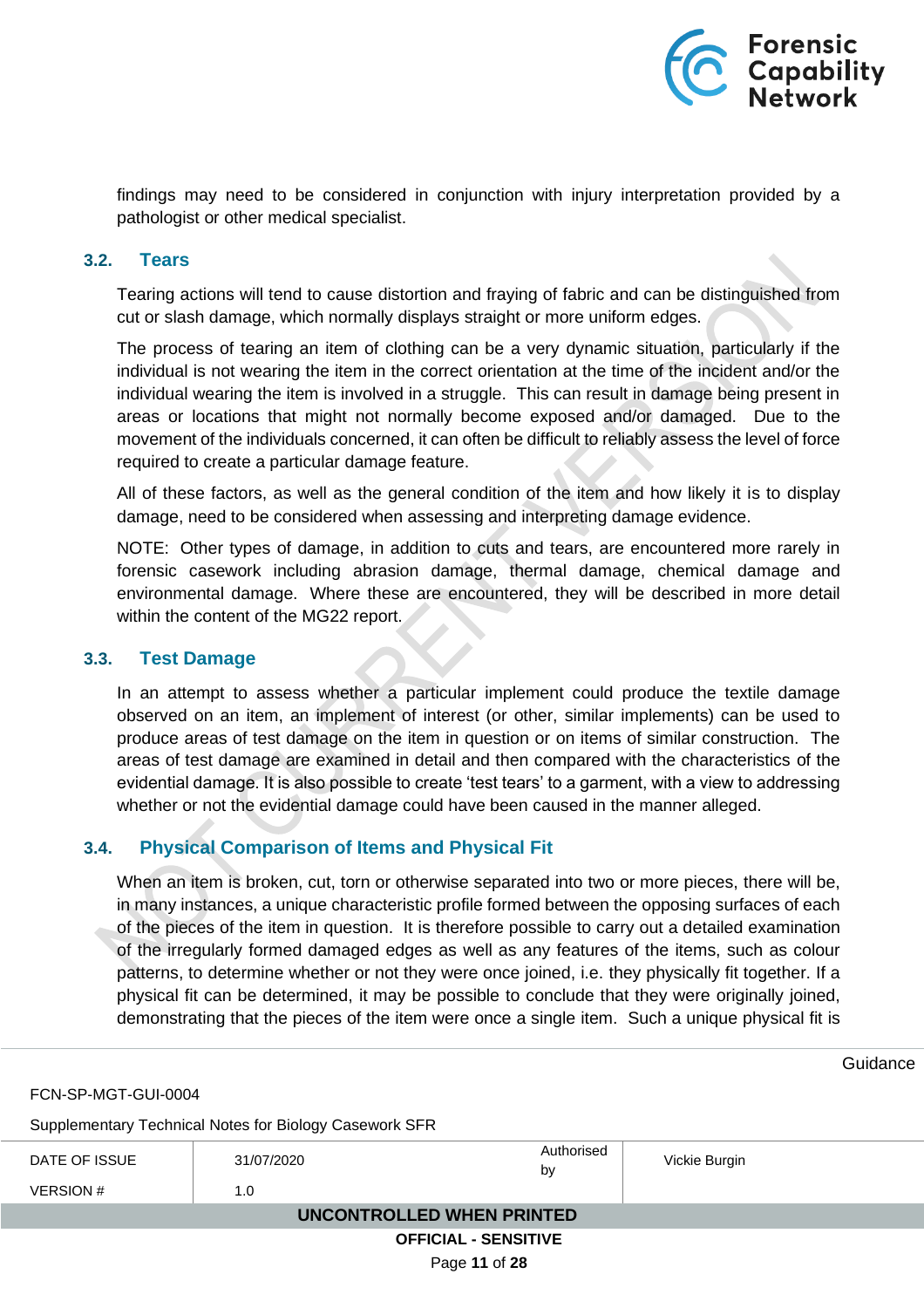

made possible by the involvement of random processes and the particular separation would not be expected to occur in exactly the same way more than once.

In some instances, it may not be possible to 'fit' the damaged edges of the item together precisely, for example when pieces are missing or when the broken edges have become distorted due to the forces applied which caused the break. However, in these cases, the forensic scientist may still be able to form an opinion as to whether they once could have formed part of the same item.

## <span id="page-11-0"></span>**4. Semen**

### <span id="page-11-1"></span>**4.1. Semen Persistence**

Following a sexual act in which semen is ejaculated, the individual components of seminal fluid will remain detectable for different lengths of time. Two components are of significance in determining the presence of semen: one is a chemical called Acid Phosphatase ('AP'), and the other is the spermatozoa or sperm cells.

When semen is deposited in a body orifice such as the vagina/anus/mouth during sexual intercourse, it can subsequently be recovered during a medical examination by sampling using cotton swabs. The likelihood of detecting semen on vaginal/anal/mouth swabs (and mouth washings) is dependent on the delay between an act of sexual intercourse with ejaculation of semen, and the taking of the samples at medical examination.

The current guidelines for sampling during the medical examination have been produced by the Faculty of Forensic and Legal Medicine and can be viewed/downloaded using the following link:

[http://fflm.ac.uk/publications/recommendations-for-the-collection-of-forensic-specimens-from](http://fflm.ac.uk/publications/recommendations-for-the-collection-of-forensic-specimens-from-complainants-and-suspects-3/)[complainants-and-suspects-3/](http://fflm.ac.uk/publications/recommendations-for-the-collection-of-forensic-specimens-from-complainants-and-suspects-3/)

These guidelines are reviewed every 6 months to take into account new information and advances in forensic recovery and analysis. It should be noted that these guidelines are for the collection of samples only, taking into consideration the information available at the time of the medical examination. Any requirement for laboratory testing of the samples will be considered in light of the full circumstances of the case, using information provided on the medical examination forms and laboratory (MG21) submission form. It is not necessarily the case that all samples taken will need to be examined in order to progress the specific issues identified.

Following an act of vaginal intercourse involving internal ejaculation, AP is likely to be detected on vaginal swabs taken up to 24 hours afterwards.

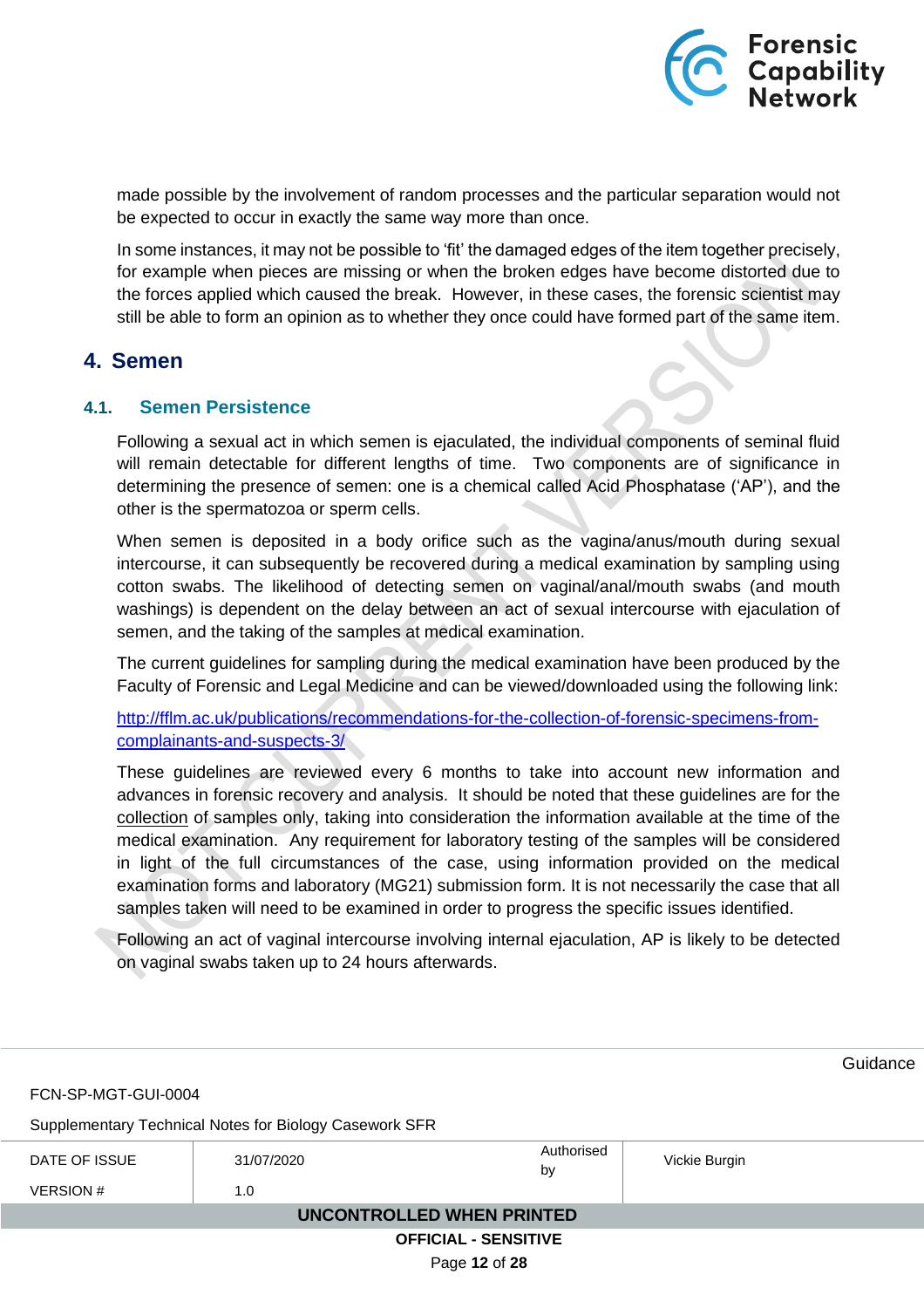

Following ejaculation during oral/vaginal/anal intercourse, spermatozoa (sperm cells) are gradually lost from the mouth/vagina/anus by various actions such as degradation, drainage and washing/wiping. Spermatozoa can be detected:

- on mouth washings/mouth swabs taken within 12 hours, and more rarely up to 2 days after oral intercourse;
- on vaginal swabs taken within 3 days of vaginal intercourse, and more rarely up to 7 days and beyond;
- on anal swabs taken within 2 days of anal intercourse, and more rarely up to 3 days after intercourse.

In certain circumstances the spermatozoa may be absent or reduced in number and only the seminal fluid is detected. Vasectomy, medical conditions or natural causes may produce this state and in the latter two it can be permanent or transitory. In the absence of spermatozoa, the presence of seminal fluid may be investigated further using the 'Florence Iodine' test which detects the presence of the chemical choline which is present in seminal fluid. Choline may be detected on vaginal swabs taken up to 24 hours after sexual intercourse.

If vaginal intercourse occurs with no internal ejaculation, then semen may not be found on the swabs taken. However, in the absence of ejaculation, it is possible for traces of residual semen or cellular material on the skin of the penis to transfer to the vagina. These traces could persist for up to, and sometimes beyond, 48 hours.

Material transferred to the vagina/mouth/anus during such acts will also be gradually lost by various mechanisms such as degradation, drainage and washing/wiping.

In circumstances where semen could be mixed with other cells/body fluids, such as blood, or epithelial cells that line the vagina/mouth, attempts can be made to separate the spermatozoa (into a 'seminal' fraction) from the other cellular material (into a 'cellular' or 'epithelial' fraction) prior to DNA profiling. This is an attempt to avoid the production of mixed DNA results. However, this procedure does not always result in a complete separation, particularly if the proportion of semen in the sample is very low compared to the proportion of other cells. An incomplete separation of cells types can result in mixed DNA profiles being obtained. It should be noted that semen contains both spermatozoa and other cells from the male donor.

|                                  |                                                        |                             |               | Guidance |
|----------------------------------|--------------------------------------------------------|-----------------------------|---------------|----------|
| FCN-SP-MGT-GUI-0004              |                                                        |                             |               |          |
|                                  | Supplementary Technical Notes for Biology Casework SFR |                             |               |          |
| DATE OF ISSUE                    | 31/07/2020                                             | Authorised<br>by            | Vickie Burgin |          |
| <b>VERSION#</b>                  | 1.0                                                    |                             |               |          |
| <b>UNCONTROLLED WHEN PRINTED</b> |                                                        |                             |               |          |
|                                  |                                                        | <b>OFFICIAL - SENSITIVE</b> |               |          |
|                                  |                                                        | Page 13 of 28               |               |          |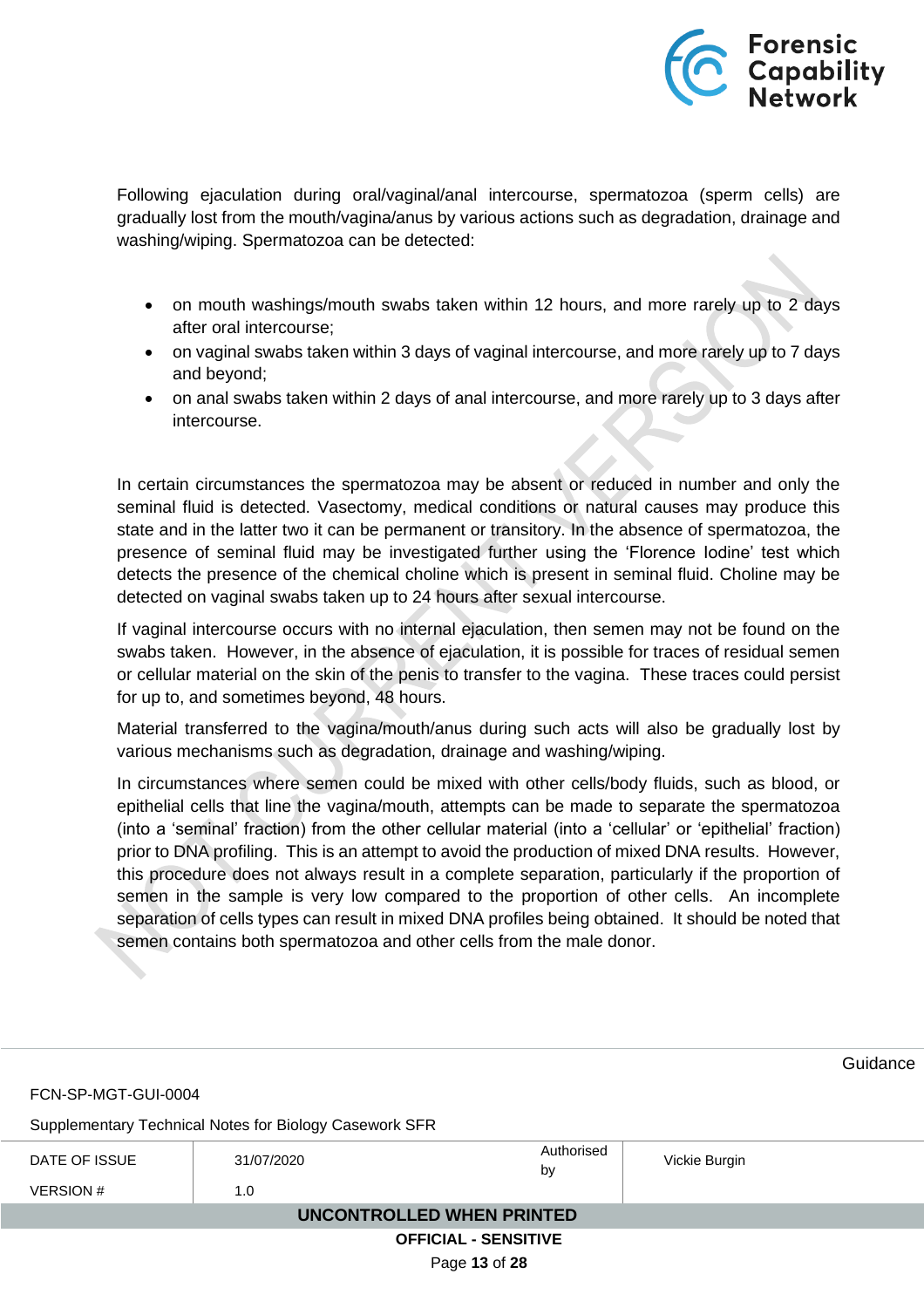

### <span id="page-13-0"></span>**4.2. Examination for Semen on other items**

Semen deposited into the vagina/anus during sexual intercourse will subsequently drain from these orifices onto items worn next to the genitals such as underwear. Semen can also be deposited on to an item of clothing in a number of other ways. These include direct ejaculation onto the item or by being transferred from a wet semen stained object or body part, or to a lesser extent, a dry semen stained object or body part.

When semen is deposited on to an item it is usual for the AP and the spermatozoa to remain in detectable amounts for an indefinite period of time. This is reliant on the clothing not being washed.

Semen stains on items such as fabric may sometimes appear as off-white, occasionally crusty staining, but are not always visible. The process of identifying semen on items of clothing or other such exhibits is a two staged process. In the absence of any visible staining, in order to locate them the item is initially screened for AP. If positive chemical reactions are obtained the area can be further extracted and the extract can be examined microscopically for the presence of sperm cells, which will confirm the presence of semen. However, it should be noted that positive reactions to the AP test may be obtained from other biological materials such as vaginal material, yeast and bacteria. Therefore, the AP test result is carefully considered alongside the nature/condition of the item and the presence/levels of sperm cells detected in the corresponding (and sometimes surrounding) area in order to fully interpret the scientific findings.

### <span id="page-13-1"></span>**4.3. Semen and Washing**

If semen is deposited onto an item of clothing/bedding and the item is subsequently washed, obtaining a positive chemical reaction for AP would be unexpected. However, it is known that sperm cells can be retained on an item after one or more wash cycles.

Furthermore, if a previously non semen stained item is washed with other items that are stained with semen, sperm cells may be transferred to the non-semen stained item and may be detected. Therefore, the presence of trace levels of sperm cells on an item that has been washed may not be as a result of any sexual activity.

## <span id="page-13-2"></span>**4.4. Penile/Digital Penetration**

If a penis/fingers penetrates the mouth/vagina/anus it is possible that saliva/vaginal material/faeces may be transferred to the surface of the penis/fingers. In addition, if any of these orifices are bleeding or have semen in them it is also possible that blood and/or semen from them may be transferred to the surface of the penis/fingers.

**Guidance** FCN-SP-MGT-GUI-0004 Supplementary Technical Notes for Biology Casework SFR DATE OF ISSUE 31/07/2020 **Authorised**<br>by Vickie Burgin  $VERSION #$  1.0  **UNCONTROLLED WHEN PRINTED OFFICIAL - SENSITIVE**

Page **14** of **28**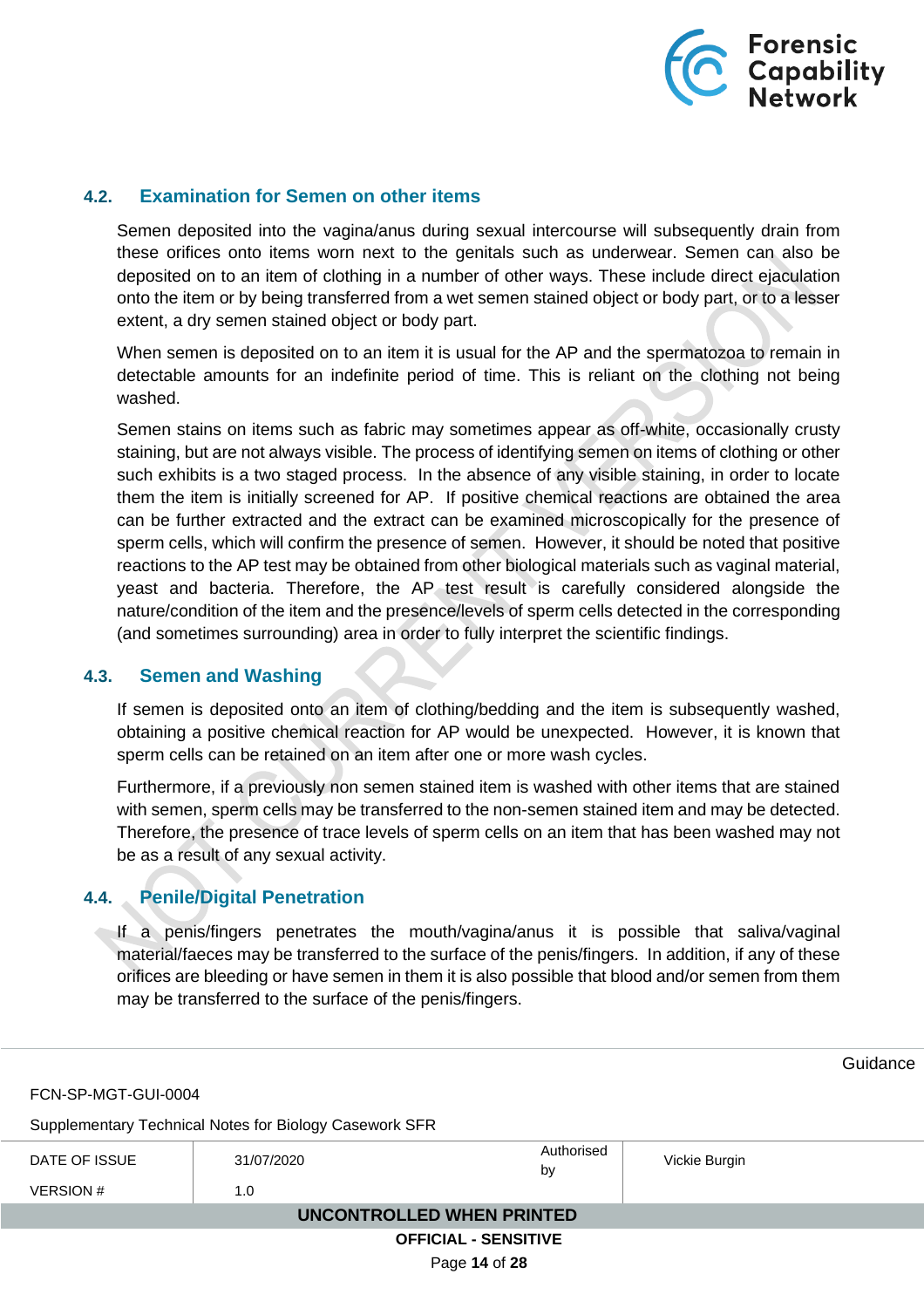

Cellular material/blood/saliva/semen/faecal material transferred to the penis can persist for up to 24 hours and more rarely up to 3 days. This transfer of material may also occur to fingers in digital penetration cases, although its persistence would likely be for a shorter period of time. Material transferred during such acts will be gradually lost for example via contact with items such as underwear, washing/wiping and further sexual or other activity.

## <span id="page-14-0"></span>**4.5. Condom Use**

If a condom is worn correctly during vaginal/oral/anal intercourse with ejaculation, then cellular material would be expected to transfer from the vagina/mouth/anus to the outside surface of the condom and for semen to be deposited on the inside. This semen/cellular material may persist on the surfaces of the condom for a considerable amount of time, depending on the conditions the condom is exposed to.

It is possible that whilst the condom is being removed and in any subsequent contact with it that semen and cellular material on the inside/outside surfaces may be re-distributed onto all surfaces of the condom.

## <span id="page-14-1"></span>**5. Saliva**

## <span id="page-14-2"></span>**5.1. Detecting saliva**

The presence of saliva on an item or swab can be determined using a presumptive chemical test that detects an enzyme normally found in high levels in saliva called alpha (α) amylase, then extracting the stain to recover cellular material which could have originated from the mouth. There are no reliable tests to say specifically whether or not the cellular material has originated from the mouth, however, DNA profiling tests may help to determine from whom the cellular material could have originated.

Varying levels of alpha (α) amylase can also be present in other body fluids, but these are mostly at lower levels than in saliva with the exception of vaginal secretions and faeces. Therefore, the detection of alpha (α) amylase is not a conclusive test for saliva.

Furthermore, some individuals produce amylase at undetectable levels in their saliva and, as such, a negative result does not necessarily mean that no saliva is present.

## <span id="page-14-3"></span>**5.2. Saliva transfer and persistence**

Licking, sucking, kissing or biting may result in the transfer of saliva. The amount of saliva deposited on the recipient surface will depend on such factors as the level of saliva production during this activity and the amount and duration of contact between the mouth and the surface.

FCN-SP-MGT-GUI-0004

Supplementary Technical Notes for Biology Casework SFR

| DATE OF ISSUE<br><b>VERSION#</b> | 31/07/2020<br>1.0 | Authorised<br>by | Vickie Burgin |  |
|----------------------------------|-------------------|------------------|---------------|--|
| UNCONTROLLED WHEN PRINTED        |                   |                  |               |  |
| <b>OFFICIAL - SENSITIVE</b>      |                   |                  |               |  |

Page **15** of **28**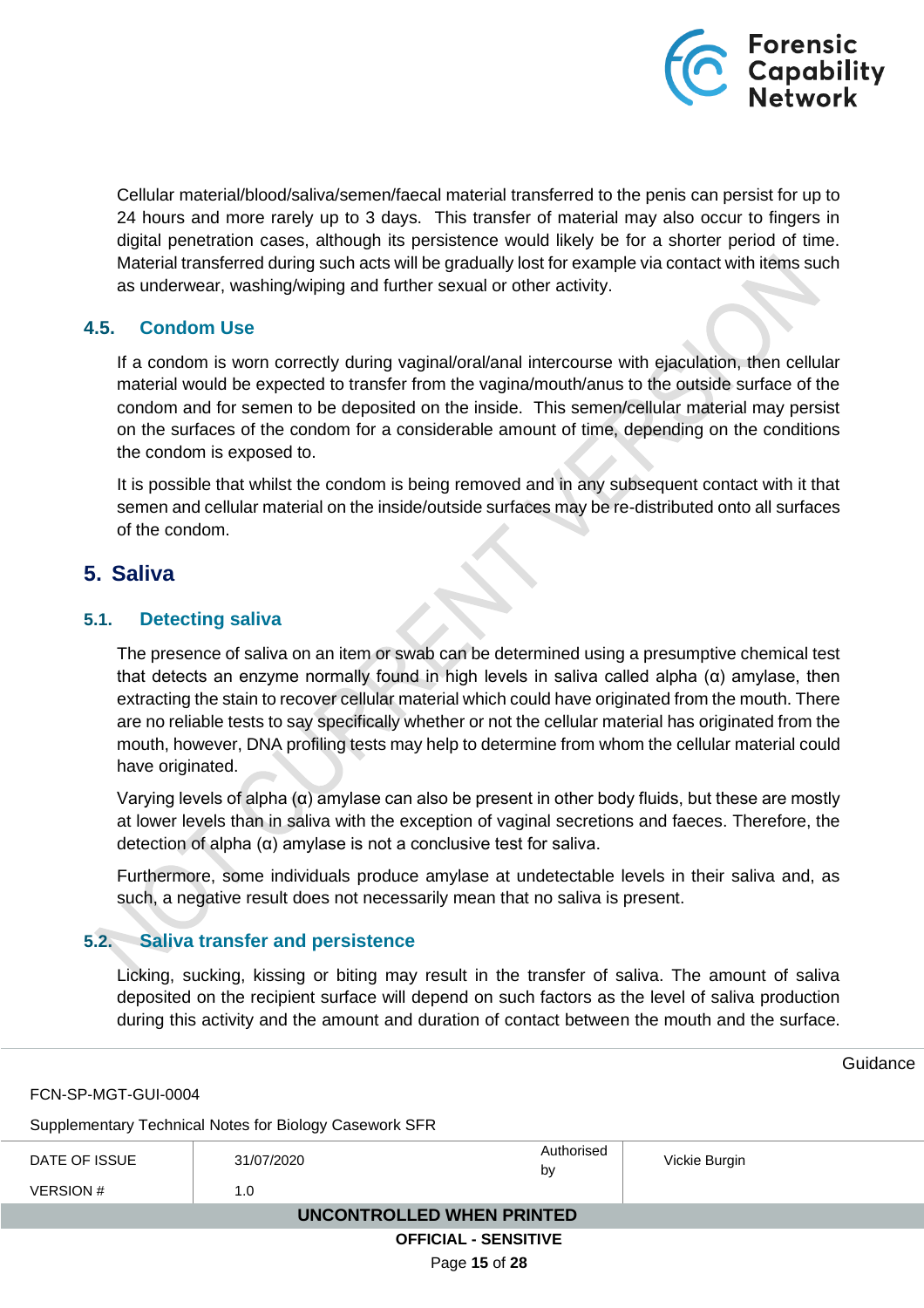

However, whilst a strong chemical reaction may suggest high levels of amylase, this does not necessarily correlate with the amount of cellular material transferred. Saliva will persist on the skin for a short period of time as the staining will gradually be removed, e.g. by subsequent transfer onto the clothing being worn or by the action of washing or wiping. Saliva transferred onto clothing may persist until the item is thoroughly washed.

### <span id="page-15-0"></span>**5.3. Airbags**

Airbags, whilst not manufactured in 'DNA-free' sterile conditions, are usually installed into a vehicle as a folded, sealed unit. This means that prior to the airbag being deployed, it is unlikely that substantial amounts of DNA from drivers or passengers in the vehicle would be detectable on the surface of the airbag.

It should be noted that a road traffic collision is often a chaotic and dynamic event, and the movement of individuals within a vehicle, particularly if not restrained by a seat belt, may not be readily predictable. Bearing that in mind, it is still the case that when a vehicle is involved in a collision and an airbag deploys, any individuals travelling in the vehicle may be propelled internally, such that their head/face makes contact with the steering-wheel or dashboard mounted airbag. When this occurs, DNA from the surface of their skin or saliva from the individual's mouth can be deposited onto the airbag. If an individual has a bleeding injury, as a result of the collision for example, then blood may also be transferred onto the airbag. Hairs and fibres may also be transferred between the occupant(s) and the surfaces of the airbag.

These expectations relate largely to steering wheel and dashboard airbags. Other forms of airbag carry different expectations for the transfer of skin cells and body fluids and these will be dependent on the nature and duration of contact during the road traffic collision.

It must also be considered that if an individual has close contact with an airbag after it deploys but before it is recovered, then there may be additional opportunities for DNA/body fluids to transfer onto the surface of the airbag. Examples would include a person returning to or entering a vehicle to retrieve an item or help another individual, or if they need to pass through another seat or area to exit the vehicle due to damaged or blocked doors or due to a 3-door layout. If a vehicle has partly or completely overturned, this will also affect movements and thereby expectations.

It may be necessary to examine more than one airbag to obtain a more complete picture before evaluating the findings to assist in addressing the likely location of a given individual within the vehicle at the time of the collision, particularly if there were multiple occupants of a vehicle at the time of a collision.

**Guidance** FCN-SP-MGT-GUI-0004 Supplementary Technical Notes for Biology Casework SFR DATE OF ISSUE 31/07/2020 **Authorised**<br>by Vickie Burgin  $VERSION #$  1.0  **UNCONTROLLED WHEN PRINTED OFFICIAL - SENSITIVE** Page **16** of **28**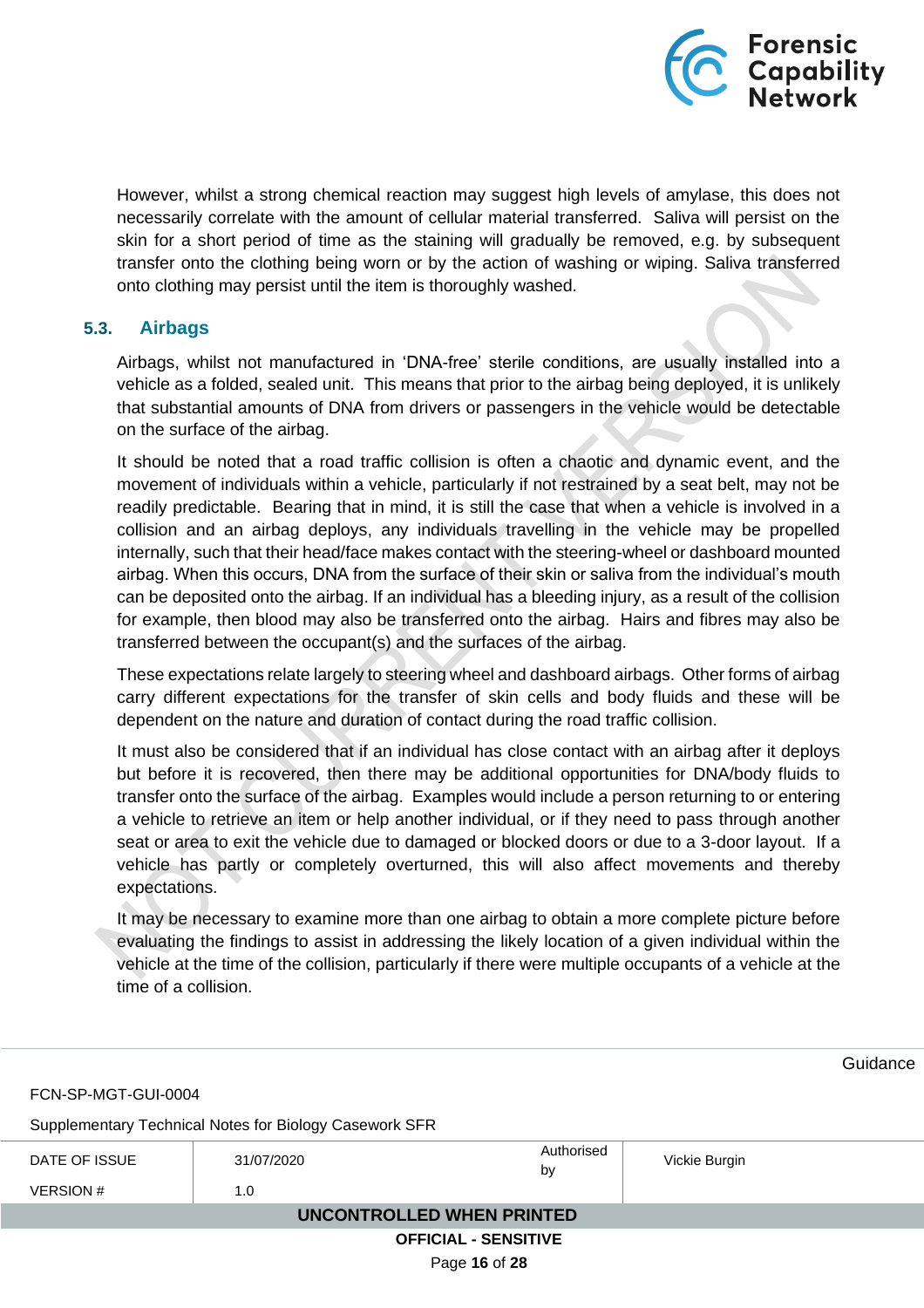

Similarly, interpretation of hair and/or fibre transfer to an airbag is dependent on the nature of the collision, and subsequent activity within the vehicle before the airbags have been recovered. 'Fibre-fusions' i.e. localised areas of softened / melted fibrous material that has been transferred from the surfaces of the garment(s) being worn to the airbag, may be observed as a result of friction between these surfaces.

If someone has been in a vehicle before, particularly if they are a regular driver/passenger, there may be a build-up of their DNA within the vehicle. This means that small amounts of their DNA may transfer onto an airbag during or after a collision even if they are not present. However, there is a low expectation that this DNA would transfer at a comparable level to someone impacting an airbag during a collision, particularly where body fluids have been detected.

## <span id="page-16-0"></span>**6. Faeces**

When an item is examined for the presence of faeces, a visual examination is carried out for the presence of brown staining with a characteristic smell, and if visible, samples can be microscopically examined for the presence of undigested foodstuffs. A presumptive chemical test for the presence of urobilinogen, a chemical in faeces, is also carried out. Positive results for these tests suggest the presence of faeces, but are not conclusive; however, the presence of visible staining which has the appearance and odour of faeces and gives a positive result when tested for urobilinogen is usually confirmatory. Negative test results can occur with low levels of faeces and therefore a negative result does not exclude the possible presence of faeces.

## <span id="page-16-1"></span>**7. Urine**

When an item is to be examined for the presence of urine, a visual examination is carried out for yellowish "tidemark" staining that may also exhibit stiffening, and noting whether or not the item has a characteristic smell. A presumptive chemical test(s) is also used to test potential urine stains. It should be noted that this test(s) can give positive reactions with other substances and therefore a positive reaction to this test(s) does not specifically identify the presence of urine. In addition, a negative reaction to this test(s) does not necessarily mean that urine is not present on the item. The presence of a characteristic smell, visible staining and a positive reaction to the chemical test(s) can be used to provide support that urine is present; where only some of these results are obtained, this will only provide a possible indication of the presence of urine.

## <span id="page-16-2"></span>**8. Hairs**

Hairs are examined visually, both with and without a microscope, to assess several features of the hairs. From such observations, it may be possible to determine a number of characteristics,

FCN-SP-MGT-GUI-0004

Supplementary Technical Notes for Biology Casework SFR

| DATE OF ISSUE               | 31/07/2020 | Authorised<br>by | Vickie Burgin |  |
|-----------------------------|------------|------------------|---------------|--|
| <b>VERSION#</b>             | 1.0        |                  |               |  |
| UNCONTROLLED WHEN PRINTED   |            |                  |               |  |
| <b>OFFICIAL - SENSITIVE</b> |            |                  |               |  |

Page **17** of **28**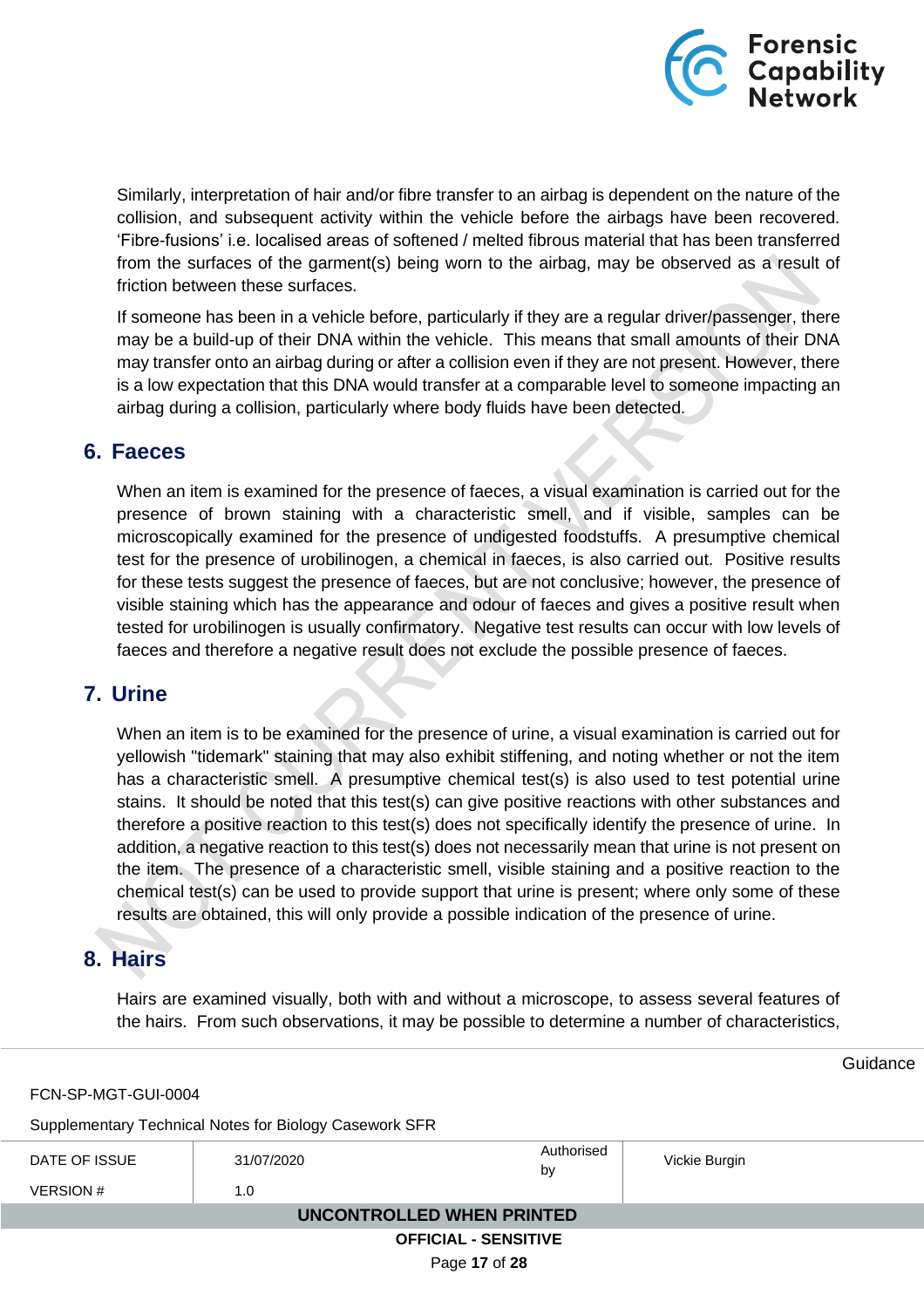

including: whether a hair originated from an animal or human; the region of the body from which a hair originated; the growth stage of a hair; ethnicity of the donor and any damage features. Macroscopic and microscopic morphological features of the hairs that are noted include their length, colour (including whether or not there are indications that the hair has been dyed) and whether or not each hair has a root. By examining the hair and its root, it may be possible to determine how the hair was removed.

Loose hairs are naturally shed from the scalp during normal grooming activities such as washing of the hair, combing or brushing. Any root present on a naturally shed hair will normally be small and dry. However, if an actively growing hair was to be forcefully pulled from the scalp it will often have a stretched appearance and bring sheath material lining the hair follicle with it because the root is normally deeply embedded inside the follicle during this stage.

A hair removed from the scalp by cutting will have no root and a relatively uniform straight end. Burnt hairs can exhibit colour changes, become brittle and distorted in appearance. Hair shafts which have been crushed, for example by blunt force, can exhibit a splintered and fibrous appearance.

The majority of DNA in human hairs that is suitable for the standard DNA analysis procedure is located in the hair root, especially in the root sheath material that surrounds the root. If a hair does not have a root, or has a root with a very small amount of root sheath material, the chances of obtaining a meaningful DNA profile are reduced. By grouping a number of hair roots from visually similar hairs together, it may be possible to increase the amount of DNA recovered such that a complete DNA profile can be obtained. Consideration should also be given to the presence of DNA on the hair shaft deposited as a result of contact such as touching which may or may not relate to the donor of the hair themselves.

Other techniques are available for the DNA analysis of human hairs, if there is insufficient root material present, such as mitochondrial DNA testing.

## <span id="page-17-0"></span>**8.1. Hair Comparisons**

Hairs recovered from items can be compared with respect to their length, colour and microscopic appearance with a reference sample of hairs from a given individual. If the recovered hairs are indistinguishable from the reference sample or fall within the range of variation in the reference sample, then it is possible to conclude that they could have come from the same source. If the recovered hairs do not match the reference sample, then it is possible to conclude that either the hairs are not from the same source or that the reference sample of hairs that was provided was not representative of the complete range of hairs from that person. There can be considerable variation in hair length and colour across the head of any one person.

FCN-SP-MGT-GUI-0004

Supplementary Technical Notes for Biology Casework SFR

| DATE OF ISSUE               | 31/07/2020 | Authorised<br>by | Vickie Burgin |  |
|-----------------------------|------------|------------------|---------------|--|
| VERSION #                   | 1.0        |                  |               |  |
| UNCONTROLLED WHEN PRINTED   |            |                  |               |  |
| <b>OFFICIAL - SENSITIVE</b> |            |                  |               |  |

Page **18** of **28**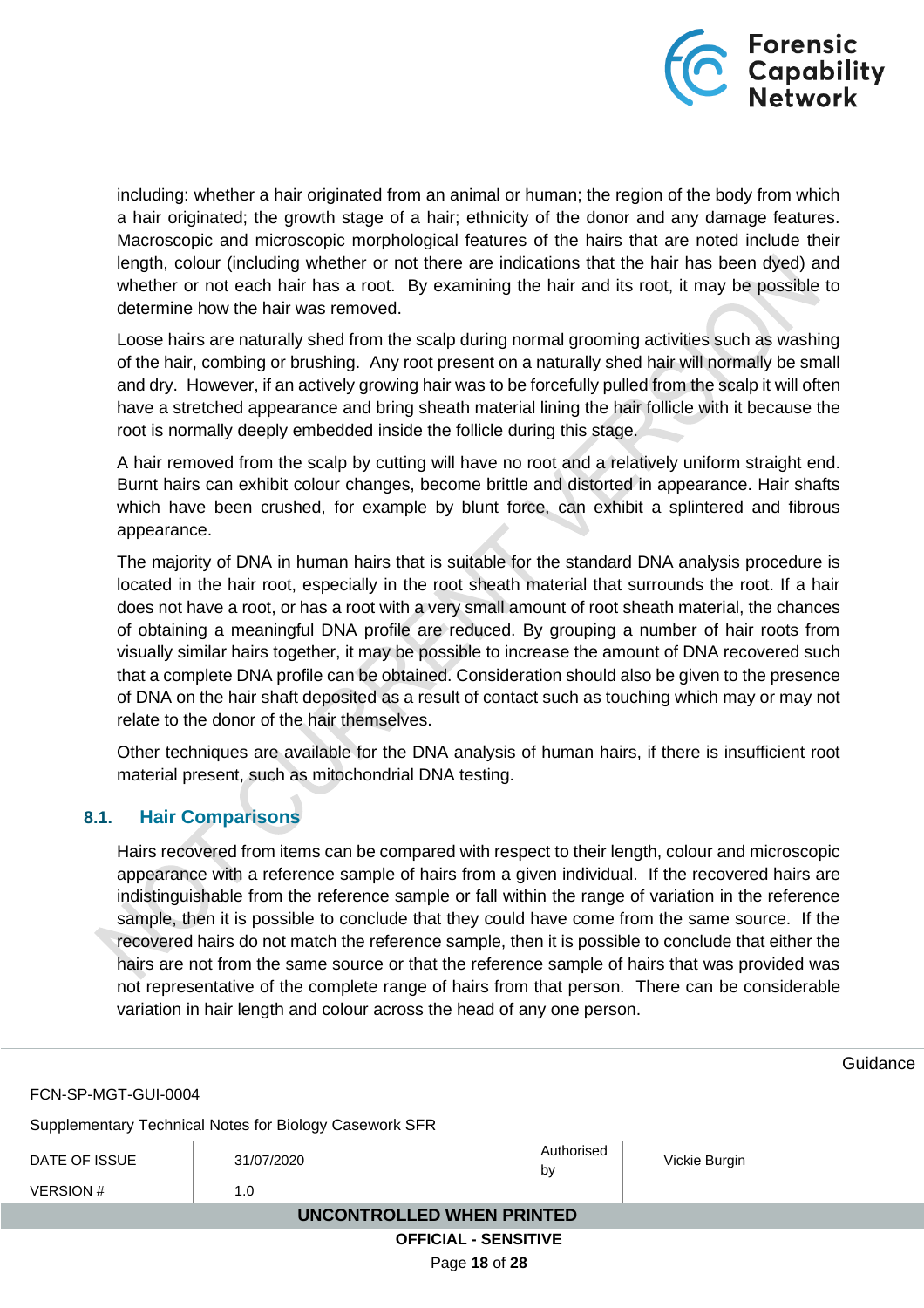

## <span id="page-18-0"></span>**9. Wearer and Contact DNA**

Cellular material may be deposited on the surface of an item when it is worn or handled. The amount of cellular material deposited will vary from person to person and also depends on other factors such as the cleanliness of the person's skin, the duration of contact and the nature of the item or surface. It is possible to sample this cellular material from areas that would be expected to have been in close contact with the wearer or handler, for example by using specialist adhesive tape to sample the collar of a jacket, or by swabbing the handle of a screwdriver. The selected sample can then be submitted for DNA profiling analysis.

By comparing the DNA profiles obtained from the cellular material with those from reference samples, it may be possible to identify a potential wearer or handler of the item. In many cases this will be the regular wearer or handler of the item.

If an individual wears an item of clothing or handles an item for a short period of time they may leave little or no cellular material behind, and as a result an incomplete DNA profile or no DNA profile of that person may be obtained. However, if no DNA profile is obtained, it does not mean that a nominated individual did not or could not have worn or handled an item. Furthermore, cellular material may also be removed by washing.

It is usually not possible to determine when DNA was deposited, or if a nominated individual was the last person to wear or handle an item. Therefore obtaining the DNA profile of an individual from an item cannot necessarily be related to a specific time or sequence of events; however, there has been some research into the likelihood of detectable levels of DNA being transferred under various scenarios and it may therefore be possible to provide some assistance in considering the significance of results obtained in relation to any given account.

## <span id="page-18-1"></span>**10. DNA(STR) Profiling**

## <span id="page-18-2"></span>**10.1. Introduction**

A technique called STR ('Short Tandem Repeat') profiling has been used in this case. This is a form of DNA analysis. DNA is a complex chemical found in most cells of the human body. It carries genetic information that determines the physical characteristics of a person and controls the functioning of their body. The information is carried in coded form and half is inherited from each parent. Each person's total DNA complement is unique, although DNA profiling does not enable us to analyse an individual's total DNA. Instead, we look at certain areas of DNA which are known to have high levels of variability between people. In almost all instances, each person's DNA is the same in all of their cells so DNA recovered from blood cells will be the same as DNA from hair roots, saliva or semen.

FCN-SP-MGT-GUI-0004

Supplementary Technical Notes for Biology Casework SFR

| DATE OF ISSUE               | 31/07/2020 | Authorised<br>by | Vickie Burgin |  |
|-----------------------------|------------|------------------|---------------|--|
| VERSION #                   | 1.0        |                  |               |  |
| UNCONTROLLED WHEN PRINTED   |            |                  |               |  |
| <b>OFFICIAL - SENSITIVE</b> |            |                  |               |  |

Page **19** of **28**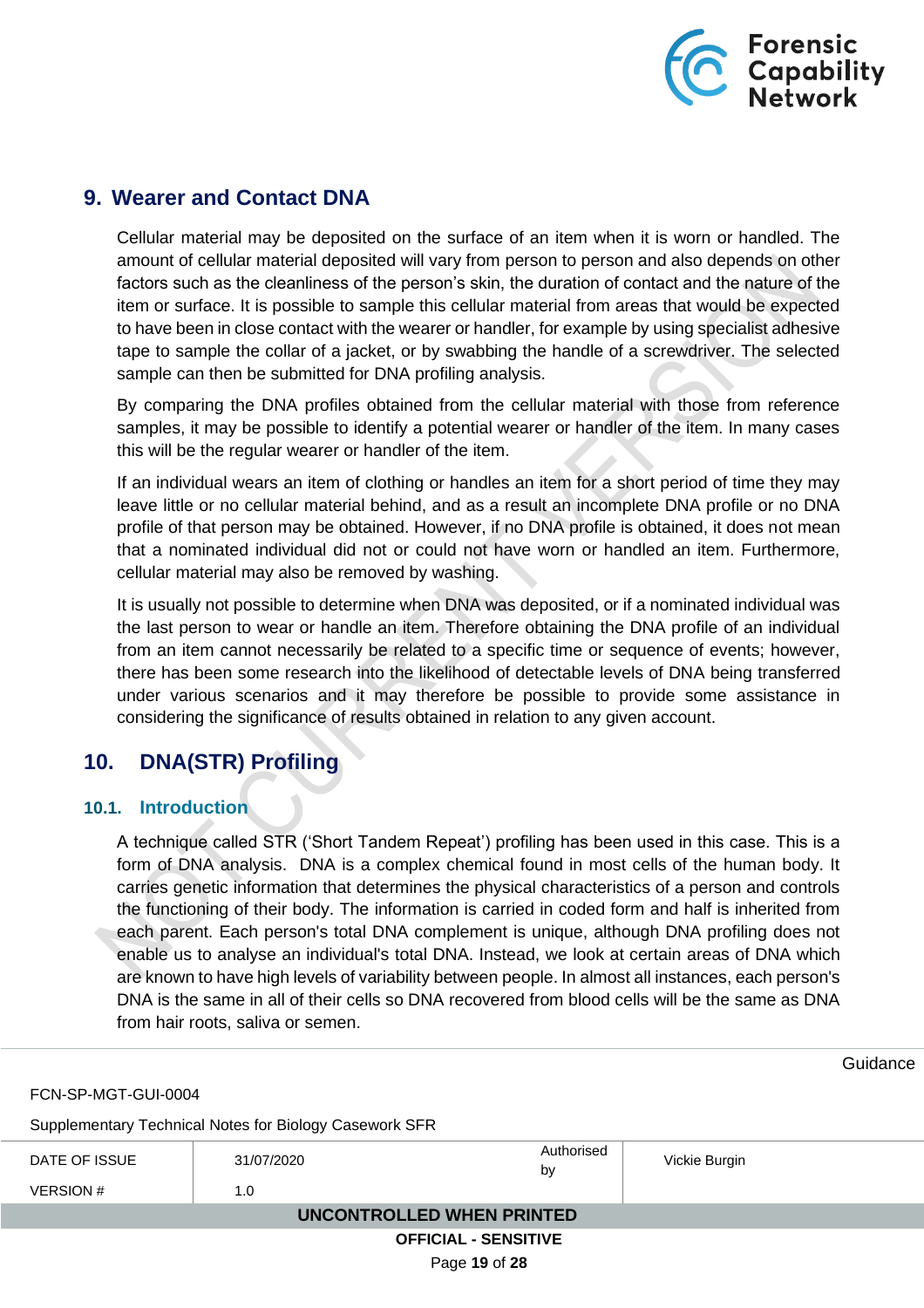

#### <span id="page-19-0"></span>**10.2. DNA analysis systems**

DNA profiling uses an amplification technique to target and copy specific areas of DNA. In this case one or more of the following DNA analysis systems were used:

• DNA-17

Seventeen different areas of DNA are amplified. Sixteen of these areas contain STR regions. These are called D10S1248, VWA, D16S539, D2S1338, D8S1179, D21S11, D18S51, D22S1045, D19S433, THO1, FGA, D2S441, D3S1358, D1S1656, D12S391 and SE33. The seventeenth area, known as amelogenin, indicates the sex of the donor of the DNA. Together the results from these regions are called the DNA-17 profile.

• SGM Plus

Eleven different areas of DNA are amplified. Ten of these areas contain STR regions. These are called D3S1358, VWA, D16S539, D2S1338, D8S1179, D21S11, D18S51, D19S433, THO1 and FGA; these areas are the same as the corresponding areas in a DNA-17 STR profile. The eleventh area, known as amelogenin, indicates the sex of the donor of the DNA. Together the results from these regions are called the DNA (SGM Plus) profile. All of the SGM Plus loci can be compared with their corresponding DNA-17 loci, but the additional information in the DNA-17 profile is not used.

### <span id="page-19-1"></span>**10.3. Attributing a DNA profile to a particular body fluid**

When an identifiable body fluid is subjected to DNA profiling tests, it is usually the case that the DNA profile obtained, or certain DNA components within a mixed DNA profile, can be attributed to the identified body fluid. In some instances it is not possible to reliably attribute a DNA profile to a particular body fluid in this way, especially in weak samples.

#### <span id="page-19-2"></span>**10.4. Indirect Transfer of DNA**

It is feasible for DNA from an individual to be transferred onto an object via an intermediary surface or person, a process called indirect or secondary transfer. For example, if individual 'A' has deposited DNA onto either the surface of an object or another person's skin and that DNA is not removed by processes such as washing, degradation or transfer, the DNA from individual 'A' may then be transferred onto another surface when that surface comes into contact with the intermediary. DNA from individual 'A' is now present on a surface with which they have had no direct contact.

|                                  |                             |                                                        | Guidance |
|----------------------------------|-----------------------------|--------------------------------------------------------|----------|
| FCN-SP-MGT-GUI-0004              |                             |                                                        |          |
|                                  |                             |                                                        |          |
| 31/07/2020                       | Authorised<br>by            | Vickie Burgin                                          |          |
| 1.0                              |                             |                                                        |          |
| <b>UNCONTROLLED WHEN PRINTED</b> |                             |                                                        |          |
|                                  | <b>OFFICIAL - SENSITIVE</b> |                                                        |          |
|                                  | Page 20 of 28               |                                                        |          |
|                                  |                             | Supplementary Technical Notes for Biology Casework SFR |          |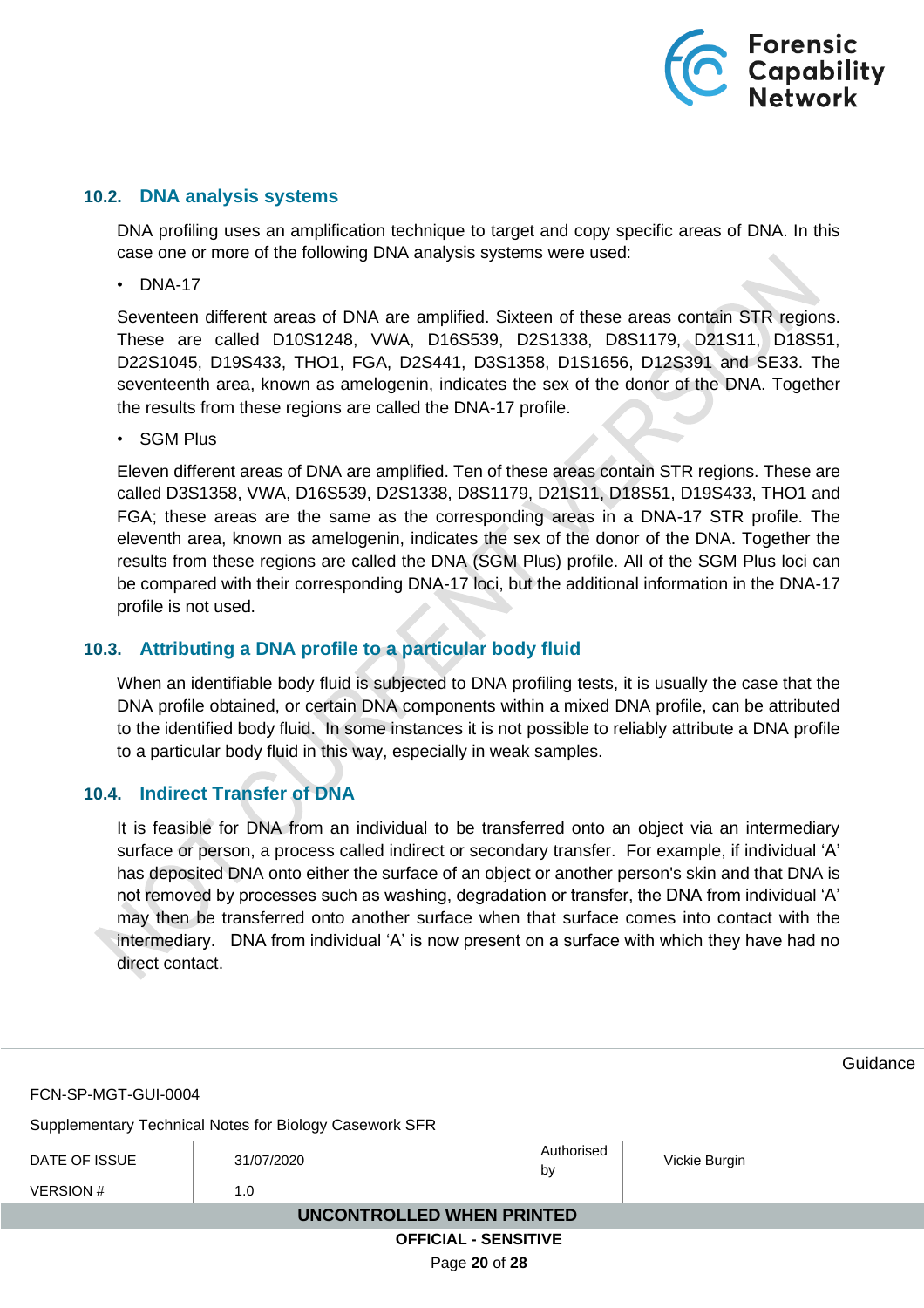

There are numerous factors that influence whether or not secondary transfer would occur and whether or not DNA transferred by secondary transfer would persist in sufficient quantities to provide a detectable DNA profile. These factors include:

- how readily a person sheds DNA, as some individuals tend to shed more DNA than others, as well as that person's level of cleanliness;
- which biological materials are available for transfer, in particular body fluids such as saliva which have higher levels of DNA than the outer skin surface;
- the length of time the person who is the source of the DNA is in contact with the intermediate surface;
- the level of contact pressure applied;
- various characteristics of the intermediate surface in relation to how readily it will pick up and retain any DNA that could be transferred.

The amount of DNA subject to the secondary transfer is also affected by what happens to the intermediate surface prior to touching the final surface. These factors include whether or not the surface is washed or wiped, time frames and environmental conditions such as light, heat and humidity.

As only a portion of the available DNA can be transferred in each contact, indirect DNA transfers involving three or more transfers (tertiary or higher transfer) will result in even lower expected levels of DNA on the final surface, and a correspondingly lower expectation that a detectable DNA profile will be obtained.

Although it is generally acknowledged that secondary transfer of DNA can occur, it is not inevitable that it will or that if it does, sufficient DNA will be transferred to produce a DNA profile.

In general, if a high level of DNA matching an individual is detected on an object, it would more readily be explained if it had been deposited as a result of direct contact rather than indirect transfer of 'touch' DNA (from the surface of the skin). High levels of DNA could also be explained by direct or indirect transfer from a rich source of DNA such as a body fluid. If only low levels of DNA are detected, the possibility of indirect DNA transfer should be considered more pertinent.

## <span id="page-20-0"></span>**10.5. DNA comparison**

A DNA profile obtained from a human body fluid such as blood or cellular material can be compared with the DNA profile of a given person. If the profiles are different then the DNA could not have originated from that individual. If they are the same, then that person, or any other person who has the same profile, can be considered as a possible source of the DNA. The significance of finding such a match may then be assessed.

**Guidance** FCN-SP-MGT-GUI-0004 Supplementary Technical Notes for Biology Casework SFR DATE OF ISSUE 31/07/2020 **Authorised**<br>by Vickie Burgin  $VERSION #$  1.0  **UNCONTROLLED WHEN PRINTED OFFICIAL - SENSITIVE** Page **21** of **28**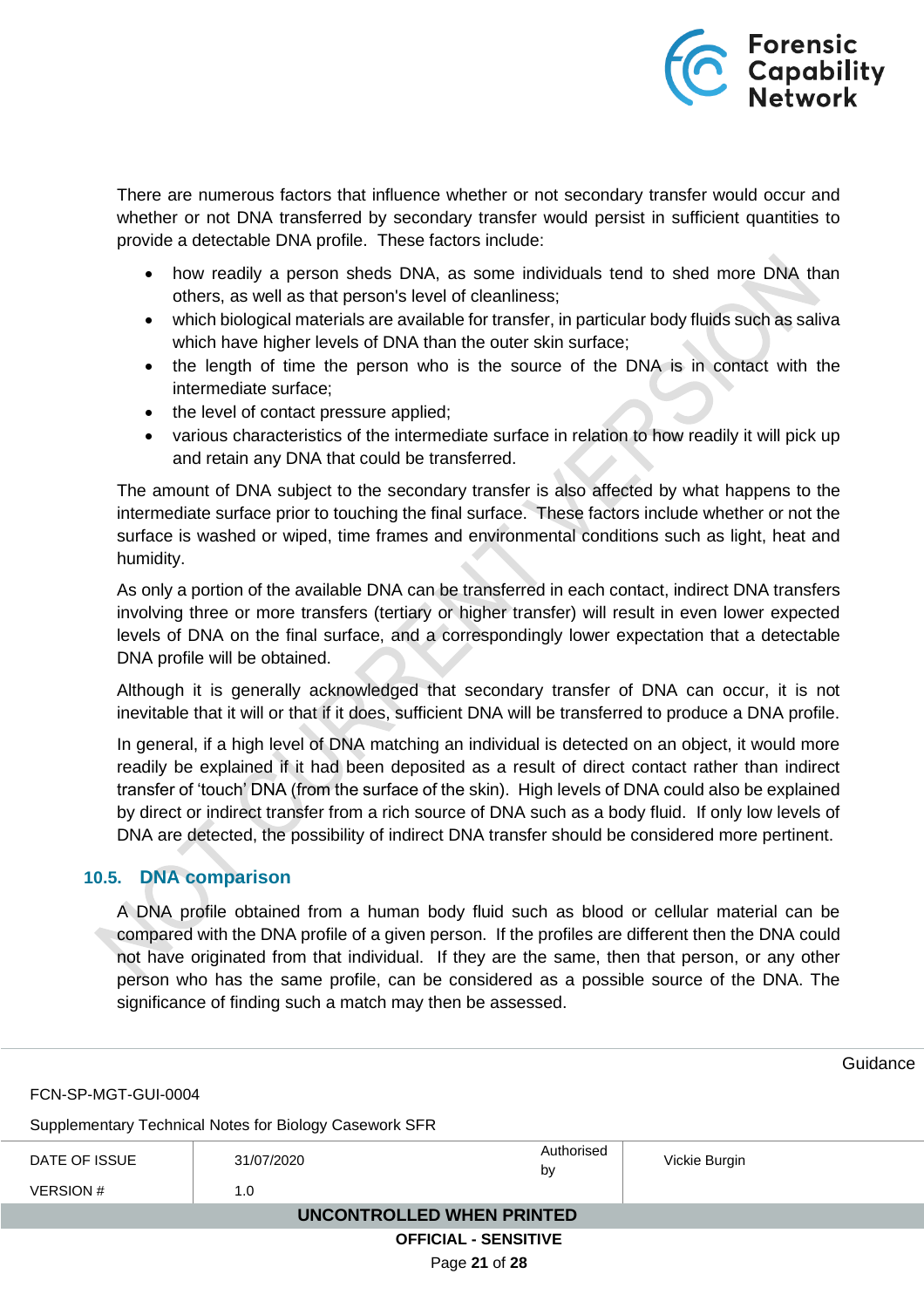

### <span id="page-21-0"></span>**10.6. DNA Mixtures**

A DNA profile which has originated from one individual (a single source DNA profile) usually consists of a maximum of two components for each region of DNA examined. The appearance of more than two components at any one of the DNA regions examined usually indicates the presence of DNA from more than one individual. DNA mixtures can comprise DNA from any number of contributors and may do so in any proportion. The more contributors there are to a mixed DNA profile the greater the number of components present. As the number of contributors increases the more likely it is that coincidental matches will occur. In order to statistically evaluate the significance of matching DNA components, the most likely number of contributors to the mixture must be taken into account.

If a sample consists of more DNA from one contributor than the other(s) then the mixed DNA profile generated from it would include components at a higher level which represent the DNA from the major contributor and lower level components which represent the contribution(s) of DNA from the minor contributor(s); in such a case the DNA profile of the major contributor can be determined. When the proportion of DNA from two or more contributors to a mixture is approximately equal then it may not be possible to determine the DNA profiles of the individual contributors.

As with a single source profile, a mixed DNA profile can be compared with the DNA profile of a known individual, but this will be a more complex process. The complexity of this process will depend on factors such as the number of contributors to the mixture and the amount of DNA that is present. If a person is considered to be a potential contributor to a mixed DNA profile, a statistical method is applied to determine the significance of this finding, by calculating an estimate of the 'likelihood ratio'. The likelihood ratio approach involves considering two propositions, one which includes the named individual as a contributor of DNA to the sample and one which does not include the named individual as a contributor. The resulting likelihood ratio will be an expression of how much more likely the DNA profile is if one of these propositions is true rather than the alternative. A number of different computer programs have been developed to carry out these calculations using sophisticated 'probabilistic genotyping' software.

It should be noted that statistical analyses of DNA profiling results, taken in isolation, relate only to the potential source(s) of DNA in a sample, and do not directly address how, when, in what order or from what cellular type the various contributions of DNA originate.

For very weak and or complex DNA profiling results, it may not be possible to make any useful comparison with reference profiles and therefore results of this type may not provide assistance in addressing whether or not an individual could have contributed.

**Guidance** FCN-SP-MGT-GUI-0004 Supplementary Technical Notes for Biology Casework SFR DATE OF ISSUE 31/07/2020 **Authorised**<br>by Vickie Burgin  $VERSION #$  1.0  **UNCONTROLLED WHEN PRINTED OFFICIAL - SENSITIVE** Page **22** of **28**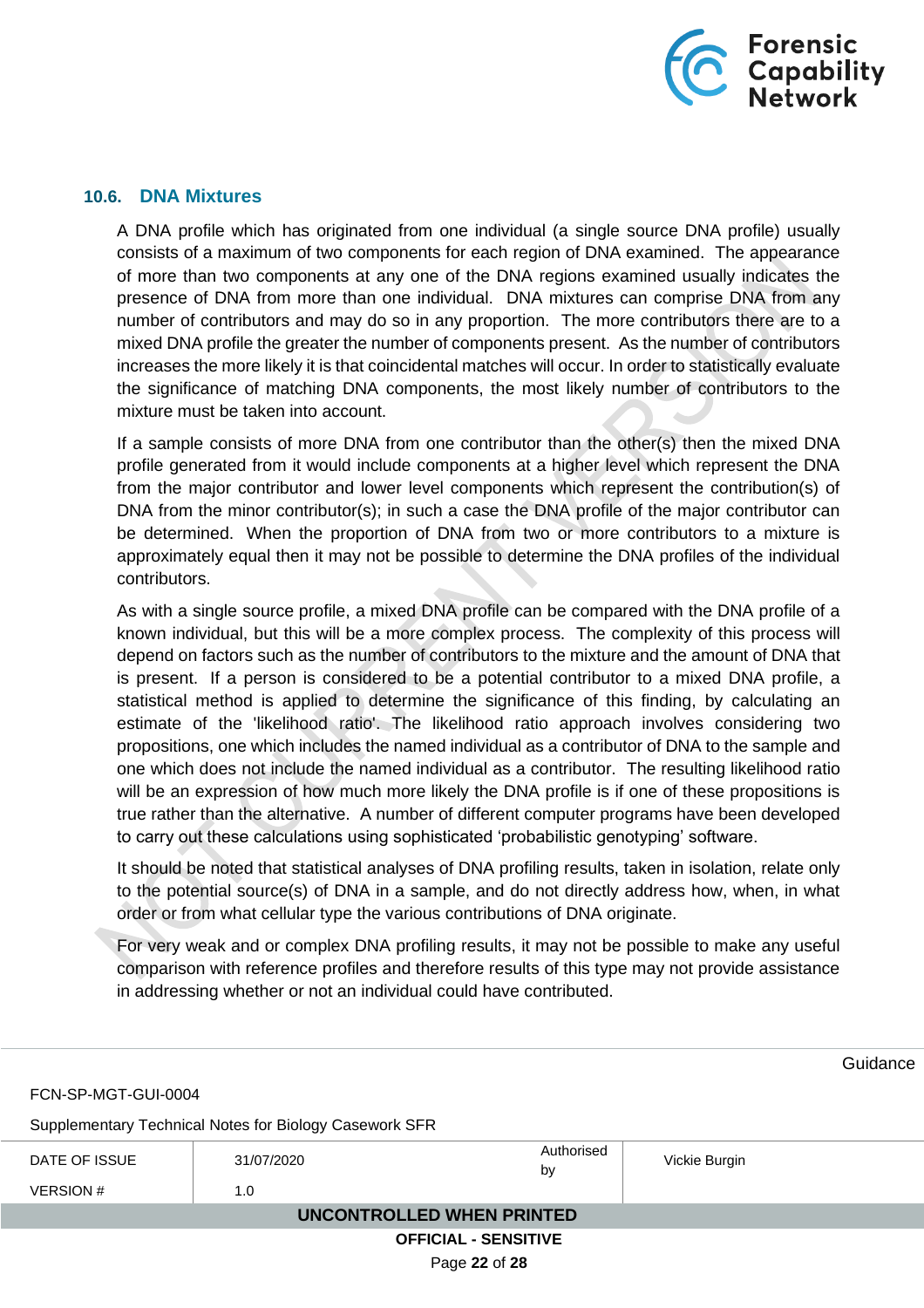

### <span id="page-22-0"></span>**10.7. Additional low-level DNA components**

The sensitivity of current DNA profiling processes are such that it is not uncommon to detect additional traces of DNA in samples at a very low level. In any environment occupied by humans, surfaces within that space can acquire traces of human DNA over time. This can be acquired through touching, through contact with other bare skin surfaces or due to the shedding of particulate debris from the human body such as skin flakes and hairs. If a sample of biological material is taken from an object or surface within such an environment, for example by means of swabbing or taping, then it is possible that traces of DNA from the person using that object or occupying that environment will also be recovered along with it.

This is often referred to 'background DNA' as it emanates from pre-existing DNA on a surface which was present before the deposition of the targeted material but recovered along with it.

These traces may be considered by the Reporting Scientist to not have any bearing on the matter under investigation scientifically.

## <span id="page-22-1"></span>**10.8. Issues arising from the use of different STR kits in forensic investigations**

The introduction of the DNA-17 short tandem repeat (STR) chemistries into forensic DNA testing in the UK has resulted in the use of several different STR kits. This, together with the continued use of legacy SGM and SGM Plus profiles, has raised some issues which should be considered in cases where profiles generated by different STR kits are being compared. The potential issues are listed here:

#### • **Incomplete comparison**

The DNA-17 systems test 16 STR loci (plus a sex marker), which include all ten of the loci tested in the previously used SGM Plus system. In cases where an SGM Plus profile needs to be compared to a DNA-17 profile, all of the SGM Plus loci can be compared with their corresponding DNA-17 loci, but the additional information in the DNA-17 profile is not used. Hence, the DNA comparison can be considered to be incomplete. If the source of the DNA is contested then it would be appropriate to attempt a more complete comparison, if possible.

#### • **Discordance**

All DNA-17 kits test the same set of STR positions (loci), ten of which are also shared with the SGM Plus system. However, there is a small risk that two different kits may give a different result for the same sample at one (or very rarely, two) of the loci tested. This risk is well understood

**Guidance** 

| FCN-SP-MGT-GUI-0004 |
|---------------------|
|---------------------|

Supplementary Technical Notes for Biology Casework SFR

| DATE OF ISSUE               | 31/07/2020 | Authorised<br>by | Vickie Burgin |  |
|-----------------------------|------------|------------------|---------------|--|
| <b>VERSION#</b>             | 1.0        |                  |               |  |
| UNCONTROLLED WHEN PRINTED   |            |                  |               |  |
| <b>OFFICIAL - SENSITIVE</b> |            |                  |               |  |

Page **23** of **28**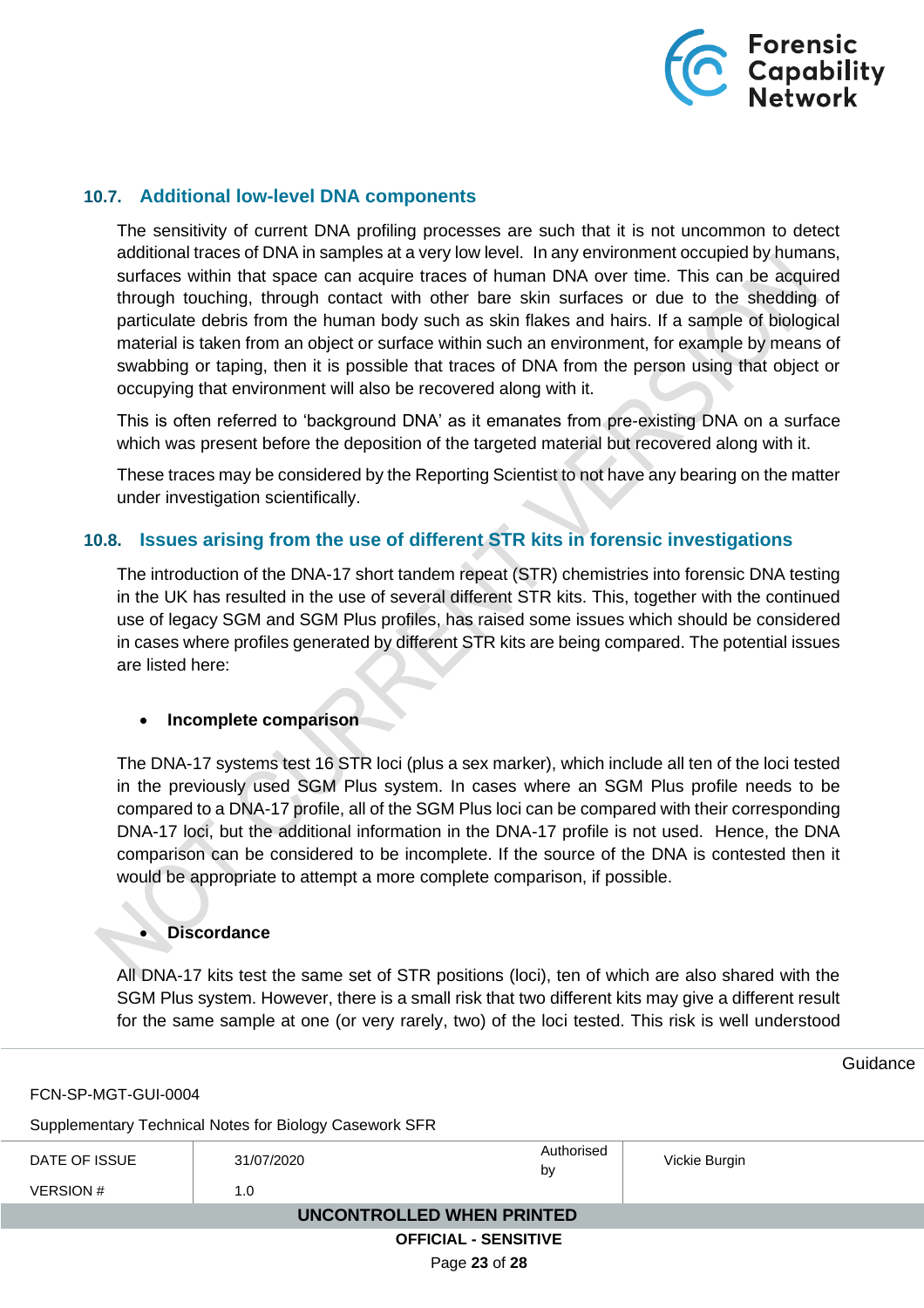

and has been assessed in a large study carried out by the National DNA Database (NDNAD) using all test kits prior to their approval for NDNAD use.

- a) Apparent mismatch caused by discordance ('false negative'): This form of discordance will most commonly be observed when a crime stain profile and a reference profile from the same individual have been tested either with two different DNA-17 kits or with a DNA-17 kit and the SGM Plus system. In these cases, discordance may be observed as a difference between the two profiles at one or (very rarely) two loci even though they originated from the same source. Such close matches between profiles will be identified, either by the NDNAD or by a scientist carrying out a direct comparison, and retesting of one of the two samples with the alternative kit will confirm whether this is a discordance event, or a genuine mismatch.
- b) Apparent match caused by discordance ('false positive'): The potential for discordance between kits also raises the possibility, albeit very remote, that a subject could have a profile which appears to match a crime stain profile but does so only as a result of the different kits used. This form of discordance would require that all other loci in both the subject and crime stain profiles match by chance and so this possibility is, in almost every case, extremely remote. In fact, it is estimated that the overall risk of a chance match occurring, whether due to a random individual having the same profile as the subject, or due to a discordance event, is less than 1 in one billion (where full profiles are concerned).

## <span id="page-23-0"></span>**11. Y-STR Profiling**

Standard DNA analysis (for example using DNA-17 or SGM Plus DNA profiling methods) provides a profile that reflects the DNA inherited by the individual from both parents. Y-STR analysis is a sensitive DNA profiling technique that provides a profile which reflects the DNA inherited only from the individual's father and therefore, detects male DNA only. The technical term for this inherited set of male Y-STRs is a haplotype.

Y-STR analysis is useful for selectively targeting and characterising male DNA in a very large background of female DNA. For cases involving digital penetration of the vagina, or penile penetration without ejaculation, or where a male assailant may have touched a female in an area that may be stained with her blood, the number of cells deposited by the male will be relatively small in comparison to the number of cells present from the female (e.g. vaginal cells and/or blood from an injury). However, given that the female contribution is essentially invisible to the

**Guidance** FCN-SP-MGT-GUI-0004 Supplementary Technical Notes for Biology Casework SFR DATE OF ISSUE 31/07/2020 **Authorised** Vickie Burgin  $VERSION #$  1.0  **UNCONTROLLED WHEN PRINTED OFFICIAL - SENSITIVE** Page **24** of **28**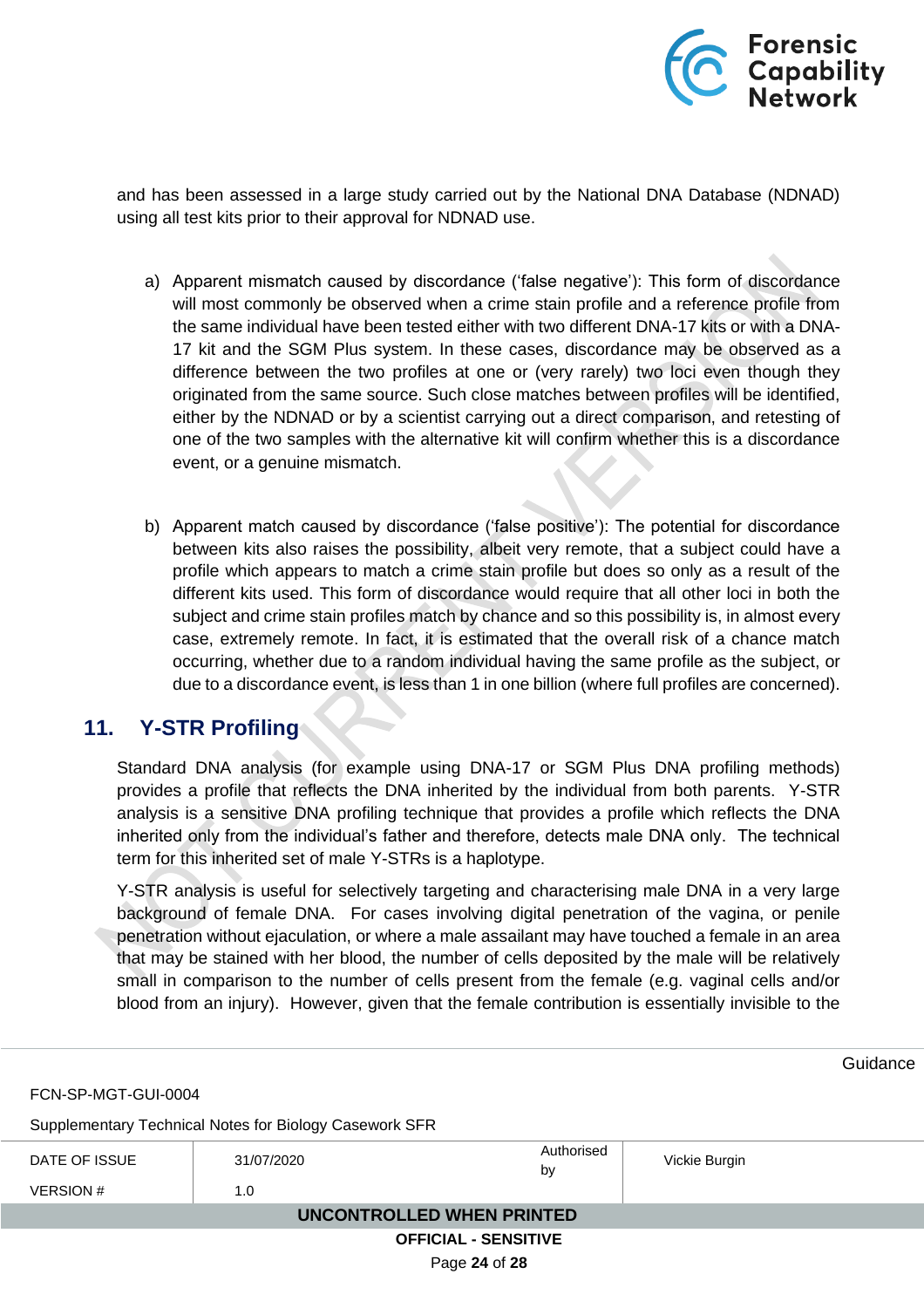

Y-STR test, Y-STR testing offers the potential to be able to detect these low quantities of male cells.

Y-STR profiles are produced using a test kit which amplifies 23 different regions of DNA on the Y-chromosome (only found in males), usually resulting in individual components at each area tested, represented as a series of peaks (the haplotype). The positions in which these peaks appear in the profile can be measured and have been found to vary widely between unrelated individuals. The combination of Y-STR DNA components found in one individual is normally inherited without change from father to son. This means that all closely related paternal-line male relatives (e.g. father, brothers, paternal grandfather, paternal uncles, cousins and nephews related through the paternal line, etc.) are likely to share the same Y-STR profile. However, occasional mutation events can happen, which means an individual may occasionally pass on a slightly different Y-STR profile to his son which is then passed on to subsequent generations.

A Y-STR profile prepared from biological material can be compared with the Y-STR profile obtained from a reference profile from any male. If a male's Y-STR profile is different from that of the biological material, then that male can be excluded as a source of the material. If the Y-STR profiles are the same, then that male, together with anyone else who has the same Y-STR profile can be considered as a potential source of the material. The significance of any matches obtained can be assessed by reference to an on-line global Y-STR database called the 'Y Chromosome Haplotype Reference Database' [\(https://yhrd.org\)](https://yhrd.org/), which is composed of information collected internationally and reflects diverse population groups. The number of matching Y-STR profiles observed in a relevant population dataset on the YHRD is used to provide an estimate of the frequency of that Y-STR profile in that population.

As individuals with the same male lineage are expected to have the same or very similar Y-STR haplotype, clusters of Y-STR haplotypes can form within a given geographical area. The particular circumstances of the case may therefore have a bearing on the significance of any matching Y-STR profile.

## <span id="page-24-0"></span>**12. Criminal paternity**

Using standard autosomal DNA techniques, at each area of DNA tested, up to two DNA markers are observed in an individual's DNA profile. One marker will have been inherited from the mother and the other marker will have been inherited from the biological father. By comparing the DNA profile obtained from the child to the DNA profile of the mother, it is possible to determine the child's maternally inherited markers. The remaining markers must be the child's paternal markers inherited from the biological father. If the alleged father is the biological father of the child then he would be expected to match the paternal marker in each DNA test performed. If this is the case, then a statistical evaluation can be undertaken. Alternatively, if several of the paternal

Guidance

FCN-SP-MGT-GUI-0004

Supplementary Technical Notes for Biology Casework SFR

| DATE OF ISSUE               | 31/07/2020 | Authorised<br>by | Vickie Burgin |  |
|-----------------------------|------------|------------------|---------------|--|
| <b>VERSION#</b>             | 1.0        |                  |               |  |
| UNCONTROLLED WHEN PRINTED   |            |                  |               |  |
| <b>OFFICIAL - SENSITIVE</b> |            |                  |               |  |

Page **25** of **28**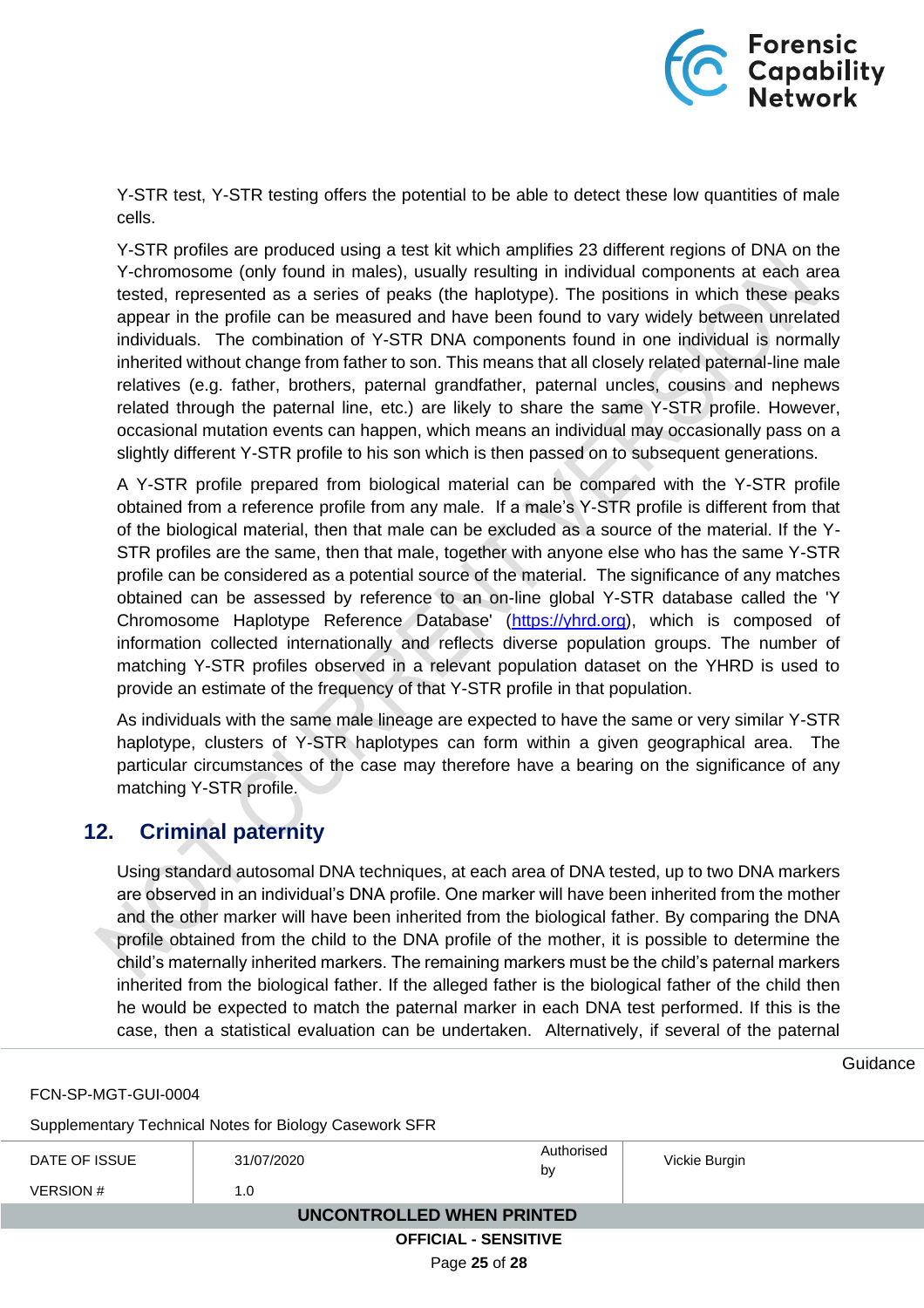

markers are missing from the DNA profile of the putative father, that individual can be excluded as the biological father of the child.

Based on the inheritance patterns of alleles, other questioned relationships can also be considered and evaluated. For example, it is possible to statistically evaluate the DNA profiles of individuals in order to determine the likelihood of them being related as siblings, as opposed to being unrelated. More distant family relationships (e.g. half-siblings, cousins, aunt/uncle to nephew/niece, grandparent to grandchild) are generally too distant for standard autosomal DNA techniques to reliably detect, therefore in these circumstances either reference samples from more closely related individuals should be sought or consideration given to the use of alternative DNA techniques with more direct inheritance patterns i.e. Y-STR analysis, Mitochondrial sequence analysis.

## <span id="page-25-0"></span>**13. Interpretation and evaluation of scientific evidence**

### <span id="page-25-1"></span>**13.1. Forensic interpretation and evaluation**

The forensic expert can have two different roles to assist in an inquiry; an investigator or an evaluator.

Investigative opinion is usually given by the expert when at least one version of events is missing (e.g. unconscious complainant, 'no comment' interviews etc). In these cases, the expert is unable to provide any weight or strength of support for any given proposition, normally due to the absence of sufficient information provided to them about the case circumstances and/ or the absence of sufficient information or detail about what each party states occurred. Occasionally, possible explanations may be generated by the expert, using their experience and expertise to attempt to account for observations/ test results, or to lead the investigation in a certain direction. The expert will not provide an exhaustive list of possible explanations, but, where appropriate, may describe what they believe to be a scenario which may be likely to generate the same or similar findings as seen in that particular case.

Evaluative opinion is that based on case specific propositions, usually one of which is provided by the Prosecution and one provided by the Defence, and taking into account clear background information. With sufficient information, the expert may be able to provide a weight or strength of support that the findings provide for one version of events over another.

### <span id="page-25-2"></span>**13.2. Evaluation of the evidence**

To help evaluate the weight of the scientific findings, the usual procedure is for the expert to consider a pair of relevant propositions based on the prosecution and defence positions and the issues in the case.

**Guidance** 

FCN-SP-MGT-GUI-0004

Supplementary Technical Notes for Biology Casework SFR

| DATE OF ISSUE               | 31/07/2020 | Authorised<br>by | Vickie Burgin |  |  |
|-----------------------------|------------|------------------|---------------|--|--|
| VERSION #                   | 1.0        |                  |               |  |  |
| UNCONTROLLED WHEN PRINTED   |            |                  |               |  |  |
| <b>OFFICIAL - SENSITIVE</b> |            |                  |               |  |  |

Page **26** of **28**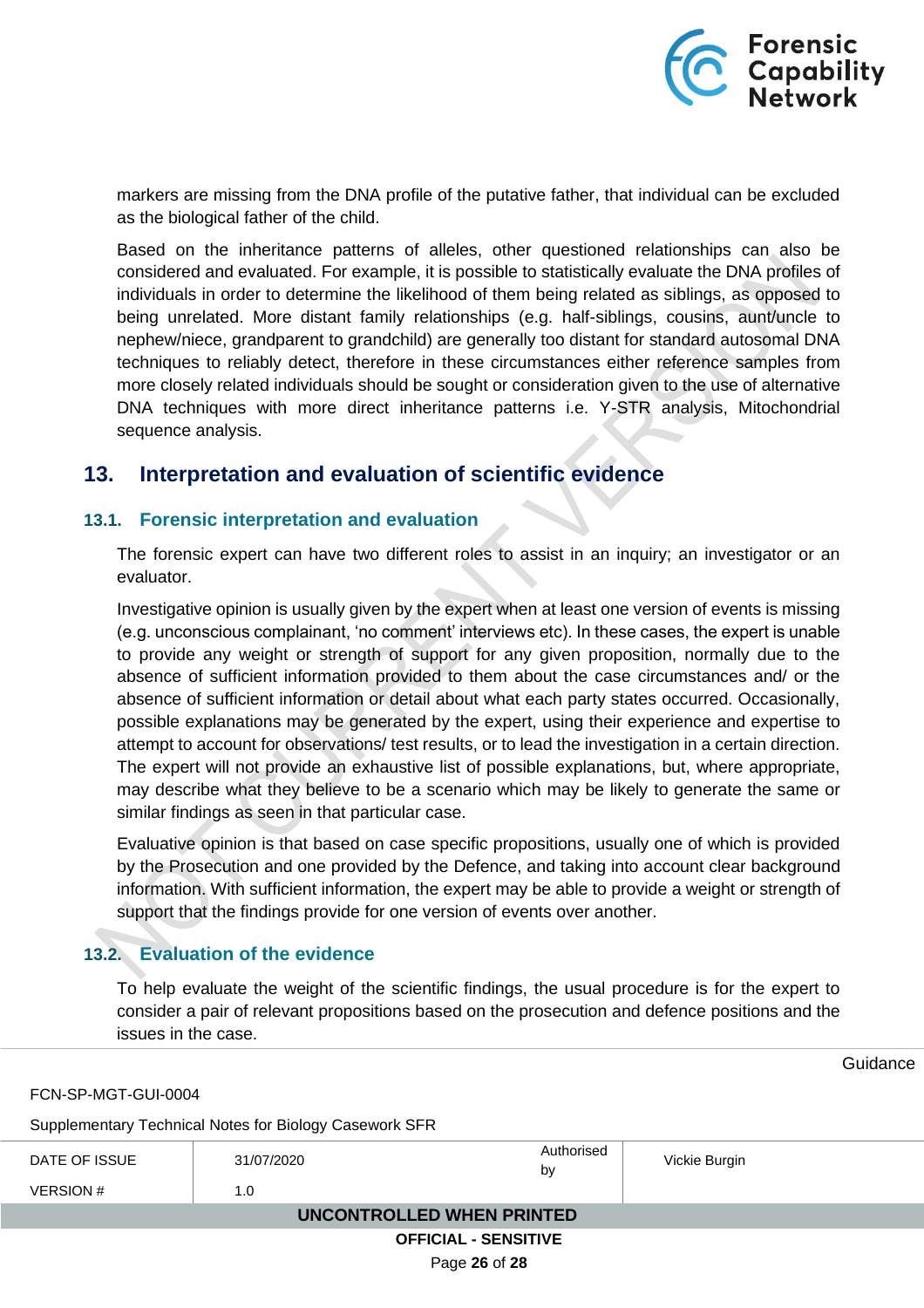

To evaluate the weight of any forensic result, the questions that the expert would address would be typically:

- a) What is the probability/likelihood of obtaining this result (or finding) if the prosecution version of events were true?
- b) What is the probability/likelihood of obtaining this result (or finding) if the defence version of events were true?

The ratio of these probabilities or likelihoods gives guidance on whether the scientific findings support one version of events over the other, and by how much.

It can be seen therefore, that, if either version is missing or is incomplete, the evaluation cannot be carried out, as only half the ratio would exist. Similarly, if the prosecution or defence version of events changes or if details are added, the expert's expectation of obtaining the findings may change and hence the expert will need to re-evaluate the findings using the new versions of events.

### <span id="page-26-0"></span>**13.3. Scale of support**

In expressing the evidential significance of the findings, the following scale is commonly used:

- No
- Limited
- Moderate
- moderately strong
- strong
- very strong
- extremely strong support.

|                                                        |            |    |            |               | Guidance |  |  |
|--------------------------------------------------------|------------|----|------------|---------------|----------|--|--|
| FCN-SP-MGT-GUI-0004                                    |            |    |            |               |          |  |  |
| Supplementary Technical Notes for Biology Casework SFR |            |    |            |               |          |  |  |
| DATE OF ISSUE                                          | 31/07/2020 | by | Authorised | Vickie Burgin |          |  |  |
| <b>VERSION#</b>                                        | 1.0        |    |            |               |          |  |  |
| UNCONTROLLED WHEN PRINTED                              |            |    |            |               |          |  |  |
| <b>OFFICIAL - SENSITIVE</b>                            |            |    |            |               |          |  |  |
| Page 27 of 28                                          |            |    |            |               |          |  |  |